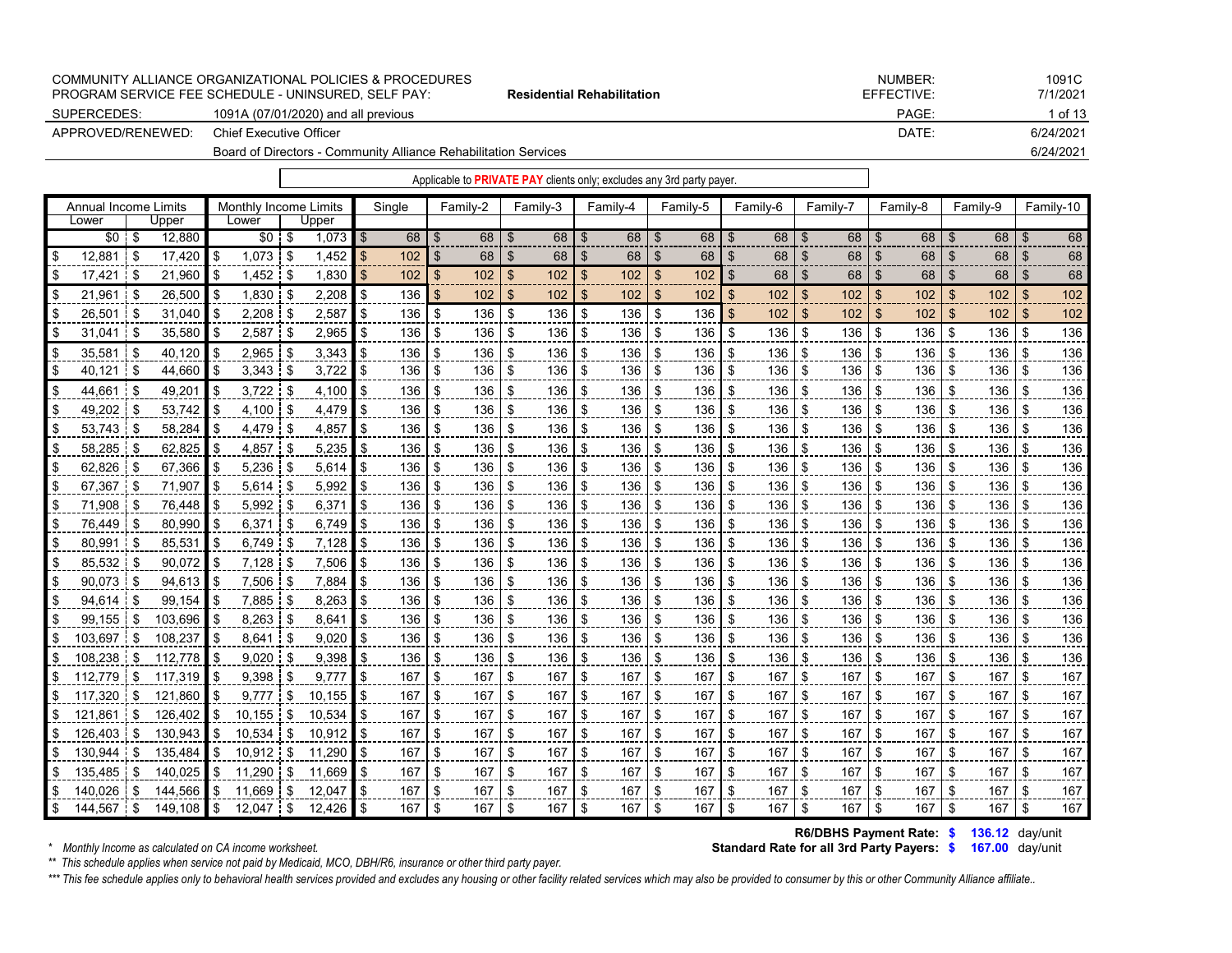|                   | COMMUNITY ALLIANCE ORGANIZATIONAL POLICIES & PROCEDURES         |                          | NUMBER:    | 1091C     |
|-------------------|-----------------------------------------------------------------|--------------------------|------------|-----------|
|                   | PROGRAM SERVICE FEE SCHEDULE - UNINSURED. SELF PAY:             | <b>Community Support</b> | EFFECTIVE: | 7/1/2021  |
| SUPERCEDES:       | 1091A (07/01/2020) and all previous                             |                          | PAGE:      | 2 of 13   |
| APPROVED/RENEWED: | Chief Executive Officer                                         |                          | DATE:      | 6/24/2021 |
|                   | Board of Directors - Community Alliance Rehabilitation Services |                          |            | 6/24/2021 |

|                             |               |            |      |                       |     |            |           |                |          |               |            |     | Applicable to PRIVATE PAY clients only; excludes any 3rd party payer. |                |          |          |     |                |          |                |          |     |          |                |           |
|-----------------------------|---------------|------------|------|-----------------------|-----|------------|-----------|----------------|----------|---------------|------------|-----|-----------------------------------------------------------------------|----------------|----------|----------|-----|----------------|----------|----------------|----------|-----|----------|----------------|-----------|
| <b>Annual Income Limits</b> |               |            |      | Monthly Income Limits |     |            | Sinale    |                | Family-2 |               | Family-3   |     | Family-4                                                              |                | Family-5 | Family-6 |     |                | Family-7 |                | Family-8 |     | Family-9 |                | Family-10 |
| Lower                       |               | Upper      |      | Lower                 |     | Upper      |           |                |          |               |            |     |                                                                       |                |          |          |     |                |          |                |          |     |          |                |           |
| $$0$ \$                     |               | 12,880     |      | $$0 \t$$              |     | $1,073$ \$ | 164       | \$             | 164      | $\sqrt[6]{3}$ | $164$ \ \$ |     | 164                                                                   | $\mathfrak{S}$ | 164      | -\$      | 164 | $\mathfrak{S}$ | 164      | l \$           | 164      | -\$ | 164      | $\mathfrak{s}$ | 164       |
| 12,881                      | \$            | 17,420     | \$   | $1,073$ \$            |     | 1,452      | \$<br>246 | \$             | 164      | \$            | 164        | \$  | 164                                                                   | \$             | 164      | \$       | 164 | ß.             | 164      | \$             | 164      | \$  | 164      | \$             | 164       |
| 17,421                      | \$            | 21,960     | l \$ | 1,452                 | \$  | 1,830      | \$<br>246 | \$             | 246      | \$            | 246        | \$  | 246                                                                   | \$             | 246      | \$       | 164 | \$             | 164      | \$             | 164      | \$  | 164      | \$             | 164       |
| 21.961                      | \$            | 26.500     | \$   | 1.830                 | \$  | 2,208      | \$<br>328 | $\mathfrak{L}$ | 246      | \$            | 246        | \$  | 246                                                                   | $\mathfrak{L}$ | 246      | \$       | 246 | $\mathbf{f}$   | 246      | $\mathfrak{L}$ | 246      | -\$ | 246      | \$             | 246       |
| 26,501                      | \$            | 31,040     |      | 2,208                 | -\$ | 2,587      | \$<br>328 | \$             | 328      | \$            | 328        | \$  | 328                                                                   | \$             | 328      | \$       | 246 | \$.            | 246      | \$             | 246      | -\$ | 246      | \$             | 246       |
| 31,041                      | \$            | 35,580     | \$   | 2,587                 | -\$ | 2,965      | \$<br>328 | \$             | 328      | \$            | 328        | \$  | 328                                                                   | \$             | 328      | \$       | 328 | \$             | 328      | \$             | 328      | -\$ | 328      | \$             | 328       |
| 35.581                      | \$            | 40.120     | \$   | 2,965                 | \$  | 3,343      | 328       | \$             | 328      | \$            | 328        | \$. | 328                                                                   | \$             | 328      | \$       | 328 | \$             | 328      | \$             | 328      | \$  | 328      | \$             | 328       |
| 40,121                      | <b>S</b>      | 44,660     | \$   | 3,343                 | \$  | 3,722      | \$<br>328 | \$             | 328      | \$            | 328        | \$  | 328                                                                   | \$             | 328      | \$       | 328 | \$             | 328      | \$             | 328      | \$  | 328      | \$             | 328       |
| 44,661                      | - \$          | 49,201     | \$   | $3,722$ \$            |     | 4,100      | \$<br>328 | \$             | 328      | \$            | 328        | \$  | 328                                                                   | \$             | 328      | \$       | 328 |                | 328      | \$             | 328      | \$  | 328      | \$             | 328       |
| 49,202                      | $\frac{1}{3}$ | 53,742     | \$   | 4,100                 | \$  | 4,479      | \$<br>328 | \$             | 328      | \$            | 328        | \$  | 328                                                                   | \$             | 328      | \$       | 328 | \$             | 328      | \$             | 328      | \$  | 328      | \$             | 328       |
| 53,743                      | <b>S</b>      | 58,284     |      | 4,479                 | \$  | 4,857      | 328       | \$             | 328      | \$            | 328        |     | 328                                                                   | \$             | 328      | \$       | 328 |                | 328      | \$             | 328      | \$  | 328      | \$             | 328       |
| $58,285$ \$                 |               | 62,825     | \$   | 4,857                 | \$  | 5,235      | \$<br>328 | \$             | 328      | \$            | 328        | \$  | 328                                                                   | \$             | 328      | \$       | 328 | \$             | 328      | \$             | 328      | \$  | 328      | \$             | 328       |
| 62.826                      | -\$           | 67.366     | \$   | 5.236                 | \$  | 5,614      | 328       | \$             | 328      | \$            | 328        | \$. | 328                                                                   | \$             | 328      | \$       | 328 | \$             | 328      | \$             | 328      | \$  | 328      | \$             | 328       |
| 67,367                      | \$            | 71,907     | \$   | 5,614                 | \$  | 5,992      | \$<br>328 | \$             | 328      | \$            | 328        | \$  | 328                                                                   | \$             | 328      | \$       | 328 | \$             | 328      | \$             | 328      | \$  | 328      | \$             | 328       |
| 71,908                      | \$            | 76,448     | \$.  | 5.992                 | \$  | 6,371      | 328       | \$             | 328      | \$            | 328        | \$  | 328                                                                   | \$             | 328      | \$       | 328 | \$             | 328      | \$             | 328      | -\$ | 328      | \$             | 328       |
| 76,449                      | \$            | 80,990     | \$   | 6.371                 | \$  | 6,749      | \$<br>328 | \$             | 328      | \$            | 328        | \$  | 328                                                                   | \$             | 328      | \$       | 328 | \$             | 328      | \$             | 328      | \$  | 328      | \$             | 328       |
| 80,991                      | \$            | 85,531     | \$   | 6,749                 | \$  | 7,128      | \$<br>328 | \$             | 328      | \$            | 328        | \$  | 328                                                                   | \$             | 328      | \$       | 328 | \$             | 328      | \$             | 328      | -\$ | 328      | \$             | 328       |
| 85,532                      | \$            | 90,072     | \$   | 7,128                 | \$  | 7,506      | 328       | \$             | 328      | \$            | 328        | \$  | 328                                                                   | \$             | 328      | \$       | 328 | \$             | 328      | \$             | 328      | \$  | 328      | \$             | 328       |
| 90.073                      | $\frac{1}{3}$ | 94.613     | \$   | 7,506                 | \$  | 7.884      | 328       | \$             | 328      | \$            | 328        | \$  | 328                                                                   | \$             | 328      | \$       | 328 | \$             | 328      | \$             | 328      | \$  | 328      | \$             | 328       |
| 94,614                      | \$            | 99,154     |      | 7,885                 | -\$ | 8,263      | 328       | \$             | 328      | \$            | 328        | \$  | 328                                                                   | \$             | 328      | \$       | 328 | \$             | 328      | \$             | 328      | \$  | 328      | \$             | 328       |
| 99,155                      | \$            | 103,696    | \$   | 8.263                 | \$  | 8,641      | \$<br>328 | \$             | 328      | \$            | 328        | \$  | 328                                                                   | \$             | 328      | \$       | 328 | \$             | 328      | \$             | 328      | \$  | 328      | \$             | 328       |
| 103.697                     | \$            | 108,237    | \$   | 8.641                 | \$  | 9,020      | 328       | \$             | 328      | \$            | 328        | \$  | 328                                                                   | \$             | 328      | \$       | 328 | \$             | 328      | \$             | 328      | \$  | 328      | \$             | 328       |
| 108,238                     | \$            | 112,778    | \$   | 9,020                 | -\$ | 9,398      | 328       | \$             | 328      | \$            | 328        | \$  | 328                                                                   | \$             | 328      | \$       | 328 | \$             | 328      | \$             | 328      | \$  | 328      | \$             | 328       |
| 112.779                     | \$            | 117,319    | l \$ | 9.398                 | \$  | 9,777      | \$<br>500 | \$             | 500      | \$            | 500        | \$  | 500                                                                   | \$             | 500      | \$       | 500 | \$             | 500      | \$             | 500      | -\$ | 500      | \$             | 500       |
| 117.320                     | \$            | 121,860    | \$   | 9,777                 | \$  | 10,155     | \$<br>500 | \$             | 500      | \$            | 500        | \$  | 500                                                                   | \$             | 500      | \$       | 500 | \$             | 500      | \$             | 500      | \$  | 500      | \$             | 500       |
| 121,861                     | \$            | 126,402    | \$   | 10,155                | \$  | 10,534     | 500       | \$             | 500      | \$            | 500        | \$  | 500                                                                   | \$             | 500      | \$       | 500 | \$             | 500      | \$             | 500      | -\$ | 500      | \$             | 500       |
| 126.403                     | \$            | 130,943    | \$   | 10,534                | \$  | 10,912     | \$<br>500 | \$             | 500      | \$            | 500        | \$  | 500                                                                   | \$             | 500      | \$       | 500 | \$             | 500      | \$             | 500      | \$  | 500      | \$             | 500       |
| 130.944                     | \$            | 135.484    | \$   | $10.912$ \$           |     | 11,290     | \$<br>500 | \$             | 500      | \$            | 500        | -\$ | 500                                                                   | \$             | 500      | \$       | 500 | \$             | 500      | \$             | 500      | -\$ | 500      | \$             | 500       |
| 135,485                     | \$            | 140,025    | \$   | 11,290                | \$  | 11,669     | 500       | \$             | 500      | \$            | 500        | \$  | 500                                                                   | \$             | 500      | \$       | 500 | \$             | 500      | \$             | 500      | \$  | 500      | \$             | 500       |
| $140,026$ \$                |               | 144.566 \$ |      | 11.669 \$             |     | 12.047     | \$<br>500 | - \$           | 500      | \$            | 500 \$     |     | 500                                                                   | -\$            | 500      | \$       | 500 | \$             | 500      | - \$           | 500      | \$  | 500      | \$             | 500       |
|                             |               |            |      |                       |     |            |           |                |          |               |            |     |                                                                       |                |          |          |     |                |          |                |          |     |          |                |           |

**R6/DBHS Payment Rate: \$ 327.92 month** 

*\*\* This schedule applies when service not paid by Medicaid, MCO, DBH/R6, insurance or other third party payer.*

\*\*\* This fee schedule applies only to behavioral health services provided and excludes any housing or other facility related services which may also be provided to consumer by this or other Community Alliance affiliate..

## **Standard Rate for all 3rd Party Payers: \$ 500.00** month

\$ 144,567 \$ 149,108 \$ 12,047 \$ 12,426 \$ 500 \$ 500 \$ 500 \$ 500 \$ 500 \$ 500 \$ 500 \$ 500 \$ 500 \$ 500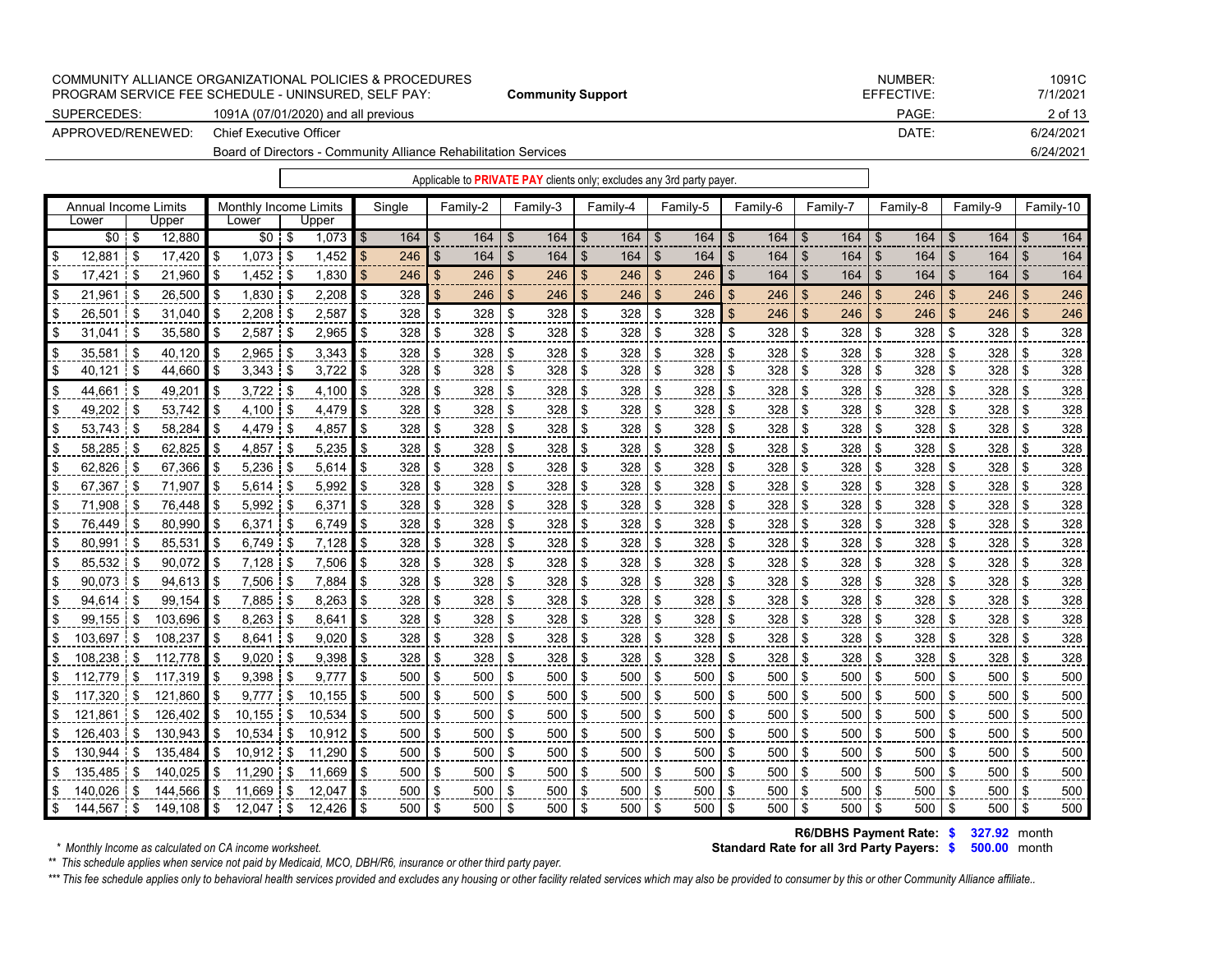|                   |                         | COMMUNITY ALLIANCE ORGANIZATIONAL POLICIES & PROCEDURES<br>PROGRAM SERVICE FEE SCHEDULE - UNINSURED, SELF PAY: | <b>Intensive Community Services</b>                                   | NUMBER:<br>EFFECTIVE: | 1091C<br>7/1/2021 |
|-------------------|-------------------------|----------------------------------------------------------------------------------------------------------------|-----------------------------------------------------------------------|-----------------------|-------------------|
| SUPERCEDES:       |                         | 1091A (07/01/2020) and all previous                                                                            |                                                                       | PAGE:                 | 3 of 13           |
| APPROVED/RENEWED: | Chief Executive Officer |                                                                                                                |                                                                       | DATE:                 | 6/24/2021         |
|                   |                         | Board of Directors - Community Alliance Rehabilitation Services                                                |                                                                       |                       | 6/24/2021         |
|                   |                         |                                                                                                                | Applicable to PRIVATE PAY clients only; excludes any 3rd party payer. |                       |                   |

|      | Annual Income Limits |      |         | Monthly Income Limits<br>Lower<br>Upper |          |      |        | Single |            | Family-2 |            | Family-3 |            | Family-4 |            | Family-5 |            | Family-6 | Family-7   |     |            | Family-8       |            | Family-9 |            | Family-10 |       |
|------|----------------------|------|---------|-----------------------------------------|----------|------|--------|--------|------------|----------|------------|----------|------------|----------|------------|----------|------------|----------|------------|-----|------------|----------------|------------|----------|------------|-----------|-------|
|      | Lower                |      | Upper   |                                         |          |      |        |        |            |          |            |          |            |          |            |          |            |          |            |     |            |                |            |          |            |           |       |
|      | $$0 \tS$             |      | 12.880  |                                         | $$0 \tS$ |      | 1,073  | -\$    | $510$   \$ |          | $510$   \$ |          | $510$ \ \$ |          | $510$ \ \$ |          | $510$   \$ |          | $510$   \$ |     | $510$   \$ |                | $510$   \$ |          | $510$   \$ |           | 510   |
|      | 12.881               | 1 S  | 17.420  | -\$                                     | 1.073    | - \$ | 1,452  | - T    | 765        | \$.      | 510        | \$       | 510        |          | 510        | .S       | 510        | \$       | 510        | - T | 510        |                | 510        | -S       | 510        | \$.       | 510   |
|      | 17,421               | - \$ | 21,960  | \$                                      | 1,452    | -\$  | 1,830  |        | 765        | \$       | 765        | \$       | 765        | \$       | 765        | -\$      | 765        | \$       | 510        | -\$ | 510        | -S             | 510        | -\$      | 510        | \$        | 510   |
|      | 21,961               | ∣\$  | 26,500  | - \$                                    | 1,830    | - \$ | 2,208  |        | 1.020      | \$.      | 765        | \$.      | 765        | \$.      | 765        |          | 765        | \$       | 765        | -\$ | 765        | -\$            | 765        | \$       | 765        | \$.       | 765   |
|      | 26.501               | -\$  | 31.040  | - \$                                    | 2.208    | -\$  | 2,587  |        | 1.020      | \$       | 1.020      | \$       | 1.020      | - \$     | 1.020      | \$       | 1.020      | \$.      | 765        | \$  | 765        | $\mathfrak{L}$ | 765        | \$       | 765        |           | 765   |
|      | 31.041               | - \$ | 35,580  | -\$                                     | 2,587    | \$   | 2,965  |        | 1,020      | \$       | 1,020      | \$       | 1,020      | -\$      | 1,020      | -S       | 1,020      | \$       | 1,020      | -\$ | .020       | -\$            | 1,020      | \$       | 1.020      | \$        | 1.020 |
|      | 35,581               | ∣\$  | 40,120  | - \$                                    | 2,965    | - \$ | 3,343  |        | 1.020      |          | 1,020      | \$       | 1,020      | \$       | 1,020      | ዳ        | 1.020      | \$       | 1,020      | \$  | 1,020      | \$             | 1,020      | £.       | 1,020      | \$        | 1,020 |
| l S  | 40.121               | ∣\$  | 44,660  | - \$                                    | 3,343    | - \$ | 3,722  |        | 1,020      | \$.      | 1,020      | -\$      | 1,020      | -\$      | 1,020      | £.       | 1,020      | \$       | 1,020      | \$  | 1,020      | - \$           | 1,020      | -\$      | 1,020      | \$        | 1,020 |
|      | 44,661               | \$.  | 49,201  | - \$                                    | 3,722    | -\$  | 4,100  |        | 1,020      | \$       | 1,020      | \$       | 1,020      | \$       | 1,020      | £.       | 1,020      | \$       | 1,020      | \$  | 1,020      | \$.            | 1,020      | Œ.       | 1,020      | S         | 1,020 |
|      | 49,202               | -\$  | 53,742  | - \$                                    | 4,100    | -\$  | 4,479  |        | 1,020      | \$       | 1,020      | \$       | 1,020      | \$       | 1,020      | \$       | 1,020      | \$       | 1,020      | \$  | 1,020      | -\$            | 1,020      | \$       | 1,020      | \$        | 1,020 |
|      | 53,743               | - \$ | 58,284  | \$                                      | 4,479    | -\$  | 4,857  |        | 1,020      | \$       | 1,020      | \$       | 1,020      | -\$      | 1,020      | \$       | 1,020      | \$       | 1,020      | \$  | 1,020      | - \$           | 1,020      | S        | 1,020      |           | 1,020 |
|      | 58,285               | -\$  | 62,825  | - \$                                    | 4,857    | ß.   | 5,235  |        | 1,020      | \$       | 1,020      | \$       | 1,020      | -\$      | 1,020      | \$       | 1,020      | \$       | 1,020      | \$  | 1,020      | \$             | 1,020      | \$       | 1,020      | \$        | 1,020 |
|      | 62,826               | ∣S.  | 67,366  | -S                                      | 5.236    | - \$ | 5,614  |        | 1.020      | \$       | 1.020      | \$       | 1.020      | -\$      | 1.020      | \$       | 1,020      | \$       | 1,020      | \$  | 1.020      | -\$            | 1,020      | \$       | 1,020      | \$        | 1,020 |
|      | 67,367               | - \$ | 71,907  | \$                                      | 5.614    | -\$  | 5,992  |        | 1,020      |          | 1,020      | \$       | 1,020      | \$       | 1,020      | ዳ        | 1,020      | \$       | 1,020      | \$  | 1,020      | \$             | 1,020      | £.       | 1,020      | \$        | 1,020 |
|      | 71,908               | -\$  | 76,448  |                                         | 5,992    | - \$ | 6,37'  |        | 1,020      | \$.      | 1,020      | \$       | 1,020      | -\$      | 1,020      | \$       | 1,020      | \$       | 1,020      | \$  | 1,020      | - \$           | 1,020      | ß.       | 1,020      | \$        | 1,020 |
|      | 76,449               | £.   | 80,990  | -\$                                     | 6,371    | £.   | 6,749  |        | 1,020      | \$       | 1,020      | \$       | 1,020      | -S       | 1,020      |          | 0.020      | \$.      | 1,020      | \$  | 1,020      | \$             | 020, ا     | £.       | 1,020      | \$        | 1,020 |
|      | 80,991               | -\$  | 85,531  | - \$                                    | 6,749    | \$   | 7,128  |        | 1,020      | \$       | 1,020      | \$       | 1,020      | \$       | 1,020      | \$       | 1,020      | \$       | 1,020      | \$  | 1,020      | \$             | 1,020      | \$       | 1,020      | \$        | 1,020 |
|      | 85,532               | - \$ | 90,072  | -\$                                     | 7,128    | -\$  | 7,506  |        | 1,020      | \$.      | 1,020      | \$       | 1,020      | -\$      | 1,020      | £.       | 1,020      | \$       | 1,020      | \$  | 1,020      | -\$            | 1,020      | S        | 1,020      | \$        | 1,020 |
|      | 90,073               | \$   | 94,613  | - \$                                    | 7,506    | \$   | 7,884  |        | 1,020      | \$       | 1,020      | \$       | 1,020      | \$       | 1,020      | \$       | 1,020      | \$       | 1,020      | \$  | 1,020      | \$             | 1,020      | \$       | 1,020      | \$        | 1,020 |
|      | 94.614               | £.   | 99.154  | - \$                                    | 7.885    | £.   | 8,263  |        | 1,020      | \$       | 1,020      | \$       | 1,020      | \$       | 1,020      | \$       | 1,020      | \$       | 1,020      | \$  | 1,020      | - \$           | 1,020      | \$       | 1,020      | \$        | 1,020 |
|      | 99.155               | £.   | 103,696 | - \$                                    | 8,263    |      | 8,641  |        | 1,020      | \$       | 1,020      | \$       | 1,020      | \$       | 1,020      | £.       | 1,020      | \$       | 1,020      | \$  | 1,020      | ę.             | 1,020      |          | 1,020      | S         | 1,020 |
|      | 103.697              | \$   | 108,237 | - \$                                    | 8,641    | \$   | 9,020  |        | 1,020      | \$       | 1,020      | -\$      | 1,020      | -\$      | 1,020      | \$       | 1,020      | \$       | 1,020      | \$  | 1,020      | \$             | 1,020      | \$.      | 1,020      | \$        | 1,020 |
|      | 108.238              | \$   | 112,778 | - \$                                    | 9,020    | .ፍ   | 9,398  |        | 1,020      | \$       | 1,020      | \$       | 1,020      | \$       | 1,020      |          | 1,020      | \$       | 1,020      | \$  | 1,020      | \$             | 1,020      |          | 1,020      | S         | 1,020 |
|      | 112,779              | \$   | 117,319 | \$                                      | 9,398    | £.   | 9.777  |        | 1,200      | \$.      | 1,200      | \$       | 1,200      | \$       | 1,200      | \$       | 1,200      | \$       | 1,200      | \$  | 1,200      | \$             | 1,200      | £.       | 1,200      |           | 1,200 |
|      | 117,320              | -\$  | 121,860 | - \$                                    | 9.777    | \$   | 10,155 |        | 1,200      | \$.      | 1,200      | \$       | 1,200      | -\$      | 1,200      | -\$      | 1,200      | \$       | 1,200      | \$  | 1,200      | - \$           | 1,200      | \$       | 1,200      | \$        | 1,200 |
|      | 121,861              | S    | 126,402 | \$.                                     | 10,155   | S    | 10,534 |        | 1,200      | \$       | 1,200      | \$       | 1,200      | -\$      | 1,200      | -S       | 1,200      | \$       | 1,200      | \$  | 1,200      | - \$           | 1,200      | ß.       | 1,200      | \$        | 1,200 |
|      | 126.403              | -S   | 130.943 | - \$                                    | 10.534   | \$   | 10.912 |        | 1,200      | \$       | 1.200      | \$       | 1,200      | \$       | 1.200      | \$       | 1,200      | \$       | 1,200      | \$  | 1.200      | - \$           | 1,200      | £.       | 1,200      | S.        | 1,200 |
|      | 130.944              | \$.  | 135,484 | \$                                      | 10.912   | \$   | 11,290 |        | 1,200      |          | 1,200      | \$       | 1,200      | -\$      | 1,200      |          | 1,200      | \$       | 1,200      | \$  | 1,200      | -\$            | 1,200      | £.       | 1,200      |           | 1,200 |
|      | 135.485              | \$   | 140,025 | \$.                                     | 11,290   | \$   | 11,669 |        | 1,200      | \$       | 1,200      | -\$      | 1,200      | \$       | 1,200      | ß.       | 1,200      | \$       | 1,200      | \$  | 1,200      | -\$            | 1,200      | \$       | 1,200      | \$        | 1,200 |
|      | 140.026              | \$   | 144.566 | -S                                      | 11.669   | ደ    | 12.047 |        | 1.200      | \$.      | .200       | \$       | 1,200      | -S       | .200       |          | .200       | \$       | 1.200      | \$  | 1,200      | -\$            | .200       |          | 1,200      |           | 1,200 |
| I \$ | 144,567 \$           |      | 149.108 | - \$                                    | 12.047   | \$   | 12.426 | -\$    | 1.200      | \$       | 1.200      | \$       | 1.200      | \$       | 1.200      | \$       | 1.200      | \$       | 1.200      | \$  | 1.200      | \$             | 1.200      | \$       | 1,200      | \$        | 1,200 |

**R6/DBHS Payment Rate: \$ 1,019.67** month **Standard Rate for all 3rd Party Payers: \$ 1,200.00** month

*\*\* This schedule applies when service not paid by Medicaid, MCO, DBH/R6, insurance or other third party payer.*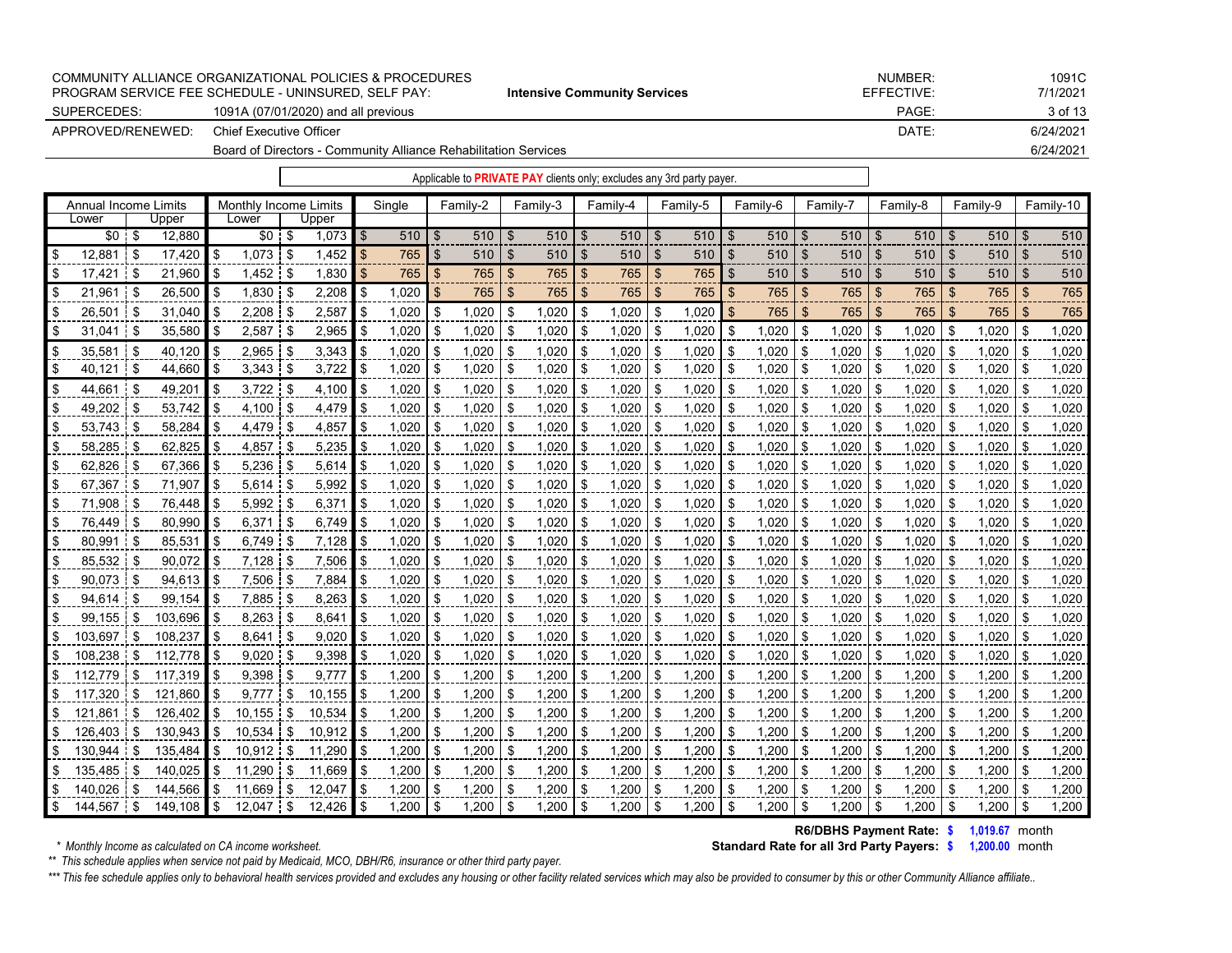|                   | COMMUNITY ALLIANCE ORGANIZATIONAL POLICIES & PROCEDURES<br><b>PROGRAM SERVICE FEE SCHEDULE - UNINSURED. SELF PAY:</b> | Day Rehabilitation | NUMBER:<br>EFFECTIVE: | 1091C<br>7/1/2021 |
|-------------------|-----------------------------------------------------------------------------------------------------------------------|--------------------|-----------------------|-------------------|
| SUPERCEDES:       | 1091A (07/01/2020) and all previous                                                                                   |                    | PAGE:                 | 4 of 13           |
| APPROVED/RENEWED: | Chief Executive Officer                                                                                               |                    | DATE:                 | 6/24/2021         |
|                   | Board of Directors - Community Alliance Rehabilitation Services                                                       |                    |                       | 6/24/2021         |

| Annual Income Limits |    |             |      | Monthly Income Limits |      |              |                | Single          |      | Family-2 |                           | Family-3        |      | Family-4 |     | Family-5        |          | Family-6        |                | Family-7 |     | Family-8        |      | Family-9        |      | Family-10 |
|----------------------|----|-------------|------|-----------------------|------|--------------|----------------|-----------------|------|----------|---------------------------|-----------------|------|----------|-----|-----------------|----------|-----------------|----------------|----------|-----|-----------------|------|-----------------|------|-----------|
| Lower                |    | Upper       |      | Lower                 |      | Upper        |                |                 |      |          |                           |                 |      |          |     |                 |          |                 |                |          |     |                 |      |                 |      |           |
| $$0 \t$$             |    | 12,880      |      | $$0 \quad $$          |      | $1,073$ \$   |                | 35 <sup>5</sup> |      | 35       | \$                        | 35              |      | 35       |     | 35 <sub>2</sub> | -\$      | 35 <sup>1</sup> |                | 35       |     | 35 <sup>5</sup> |      | 35              |      | 35        |
| 12,881               | \$ | 17,420      | -\$  | $1,073$ \$            |      | 1,452        | $\blacksquare$ | 52              |      | 35       | \$                        | 35              | -\$  | 35       | \$  | 35 <sub>5</sub> | \$       | 35 <sup>1</sup> | -\$            | 35       | \$  | 35 <sub>2</sub> | \$   | 35 <sup>5</sup> |      | 35        |
| 17,421               | \$ | 21,960      | \$   |                       |      | 1,830        | $\blacksquare$ | 52              |      | 52       | $\boldsymbol{\mathsf{S}}$ | 52              | \$   | 52       |     | 52              | \$       | $35$   \$       |                | 35       | \$. | 35              | -\$  | 35              | -SS  | 35        |
| 21,961               | \$ | 26,500      | -\$  | 1,830                 | \$   | $2,208$ \$   |                | 70 I            |      | 52       | \$                        | 52 <sub>2</sub> | \$   | 52       | \$  | 52              | \$       | 52              | $\mathfrak{s}$ | 52       |     | 52              | \$   | 52              | \$   | 52        |
| 26,501               |    | 31,040      |      | $2,208$ \$            |      | 2,587        | \$             | 70              |      | 70       | \$                        | 70              | \$   | 70       | \$  | 70              | \$       | 52 <sub>1</sub> | \$             | 52       | \$  | 52              | -\$  | 52 <sub>2</sub> | \$   | 52        |
| 31,041               | \$ | $35,580$ \$ |      | $2,587$ \$            |      | 2,965        | - \$           | 70              | \$   | 70       | \$                        | 70 l            | -\$  | 70       | \$  | 70              | \$       | 70 \$           |                | 70       | \$  | 70              | \$   | 70 \$           |      | 70        |
| 35,581               |    | 40,120      | ا \$ | $2,965$ \$            |      | $3,343$ \$   |                | 70              | -\$  | 70 I     | \$                        | 70 l            | -\$  | 70       | -\$ | 70              | -\$      | 70 \$           |                | 70       | \$  | 70              | -\$  | 70 \$           |      | 70        |
| 40,121               | \$ | 44,660      | ا \$ | $3,343$ \$            |      | 3,722        | ۱S.            | 70              | -\$  | 70       | \$                        | 70 I            | - \$ | 70       | \$  | 70              | -\$      | 70 \$           |                | 70       | \$  | 70              | -\$  | 70 \$           |      | 70        |
| 44,661               |    | 49,201      |      | 3,722                 | \$   | $4,100$ \ \$ |                | 70              | -\$  | 70 l     | \$                        | 70 l            | -\$  | 70       | \$  | 70              | -\$      | 70 \$           |                | 70       |     | 70              | - \$ | 70 \$           |      | 70        |
| 49,202               |    | 53,742      |      | 4,100 \$              |      | 4.479        | $\blacksquare$ | 70              | \$   | 70       | \$                        | 70 I            | - \$ | 70       | \$  | 70              | -\$      | 70 \$           |                | 70       | \$  | 70              | -\$  | 70 \$           |      | 70        |
| 53,743               | \$ | 58,284      |      | 4,479 \$              |      | 4,857        | \$             | 70              | - \$ | 70       | \$                        | 70 l            | -\$  | 70       | \$  | 70              | - \$     | 70 \$           |                | 70       | \$  | 70              | -\$  | 70 \$           |      | 70        |
| 58,285               | \$ | 62,825      | -\$  | $4,857$ \$            |      | 5,235        | - \$           | 70              | -\$  | 70       | \$                        | 70 l            | - \$ | 70       | \$. | 70              | -\$      | 70 l            | - \$           | 70       | \$  | 70              | -\$  | 70 l            | - \$ | 70        |
| 62,826               | \$ | 67,366      |      | $5,236$ \$            |      | $5,614$ \$   |                | 70              | -\$  | 70 \$    |                           | 70 \$           |      | 70       | -\$ | 70              | l \$     | 70 \$           |                | 70       | -\$ | 70              | -\$  | 70 \$           |      | 70        |
| 67,367               |    | 71,907      |      | $5,614$ \$            |      | 5,992        | -S             | 70              | \$.  | 70       | \$                        | 70 I            | - \$ | 70       | \$  | 70              | -\$      | 70 l            | - \$           | 70       | \$  | 70              | - \$ | 70 \$           |      | 70        |
| 71,908               | \$ | 76,448      |      | $5,992$ \$            |      | 6,371        | l \$           | 70              | \$   | 70       | \$                        | 70              | - \$ | 70       | \$  | 70              | <b>S</b> | 70   \$         |                | 70       | \$  | 70              | -\$  | 70 \$           |      | 70        |
| 76,449               |    | 80,990      | \$   | 6,371                 | - \$ | $6,749$ \$   |                | 70              | -\$  | 70       | \$                        | 70 l            | -\$  | 70       | \$  | 70              | -\$      | 70 I            | - \$           | 70       | \$  | 70              | -\$  | 70 l            | - \$ | 70        |
| 80,991               |    | 85,531      |      | 6,749                 | \$   | $7,128$ \$   |                | 70              | \$   | 70       | \$                        | 70 l            | -\$  | 70       | \$  | 70              | -\$      | 70 \$           |                | 70       | \$  | 70              | -\$  | 70 \$           |      | 70        |
| 85,532               | \$ | 90,072      | -\$  | $7,128$ \$            |      | 7,506        | l \$           | 70              | -\$  | 70       | \$                        | 70 I            | - \$ | 70       | \$  | 70              | -\$      | 70 \$           |                | 70       | \$  | 70              | -\$  | 70 \$           |      | 70        |
| 90,073               | \$ | 94,613      |      | 7,506                 | \$   | 7,884        | <b>IS</b>      | 70              | \$   | 70       | \$                        | 70 \$           |      | 70       | \$  | 70              | -\$      | 70 \$           |                | 70       | \$  | 70              | -\$  | 70 \$           |      | 70        |
| 94,614               | S. | 99,154      | l \$ | $7,885$ \$            |      | $8,263$ \$   |                | 70              | -\$  | 70       | \$                        | 70 \$           |      | 70       | -\$ | 70              | -\$      | 70 \$           |                | 70       |     | 70              | -\$  | 70 \$           |      | 70        |

\$ 99,155 \$ 103,696 \$ 8,263 \$ 8,641 \$ 70 \$ 70 \$ 70 \$ 70 \$ 70 \$ 70 \$ 70 \$ 70 \$ 70 \$ 70 \$ 103,697 \$ 108,237 \$ 8,641 \$ 9,020 \$ 70 \$ 70 \$ 70 \$ 70 \$ 70 \$ 70 \$ 70 \$ 70 \$ 70 \$ 70 \$ 108,238 ∣\$ 112,778 ∥\$ 9,020 ∣\$ 9,398 ∥\$ 70 |\$ 70 |\$ 70 |\$ 70 |\$ 70 |\$ 70 |\$ 70 |\$ 70 |\$ 70 \$ 112,779 |\$ 117,319 |\$ 9,398 |\$ 9,777 |\$ 85 |\$ 85 |\$ 85 |\$ 85 |\$ 85 |\$ 85 |\$ 85 |\$ 85 |\$ 85 \$ 117,320 |\$ 121,860 |\$ 9,777 |\$ 10,155 |\$ 85 |\$ 85 |\$ 85 |\$ 85 |\$ 85 |\$ 85 |\$ 85 |\$ 85 |\$ 85 \$ 121,861 \$\$ 126,402 |\$ 10,155 \$\$ 10,534 |\$ 85 |\$ 85 |\$ 85 |\$ 85 |\$ 85 |\$ 85 |\$ 85 |\$ 85 |\$ 85 |\$ 85 \$ 126,403 |\$ 130,943 |\$ 10,534 |\$ 10,912 |\$ 85 |\$ 85 |\$ 85 |\$ 85 |\$ 85 |\$ 85 |\$ 85 |\$ 85 |\$ 85 |\$ 85 \$ 130,944 |\$ 135,484 |\$ 10,912 |\$ 11,290 |\$ 85 |\$ 85 |\$ 85 |\$ 85 |\$ 85 |\$ 85 |\$ 85 |\$ 85 |\$ 85 |\$ 85 \$ 135,485 |\$ 140,025 |\$ 11,290 |\$ 11,669 |\$ 85 |\$ 85 |\$ 85 |\$ 85 |\$ 85 |\$ 85 |\$ 85 |\$ 85 |\$ 85 |\$ 85 \$ 140,026 |\$ 144,566 |\$ 11,669 |\$ 12,047 |\$ 85 |\$ 85 |\$ 85 |\$ 85 |\$ 85 |\$ 85 |\$ 85 |\$ 85 |\$ 85 |\$ 85 \$ 144,567 |\$ 149,108 |\$ 12,047 |\$ 12,426 |\$ 85 |\$ 85 |\$ 85 |\$ 85 |\$ 85 |\$ 85 |\$ 85 |\$ 85 |\$ 85

*\* Monthly Income as calculated on CA income worksheet.* **<b>Standard Rate for all 3rd Party Payers:**  $$$ 

**\$ 69.87** day/unit  **R6/DBHS Payment Rate:**

**\$ 85.00** day/unit

*\*\* This schedule applies when service not paid by Medicaid, MCO, DBH/R6, insurance or other third party payer.*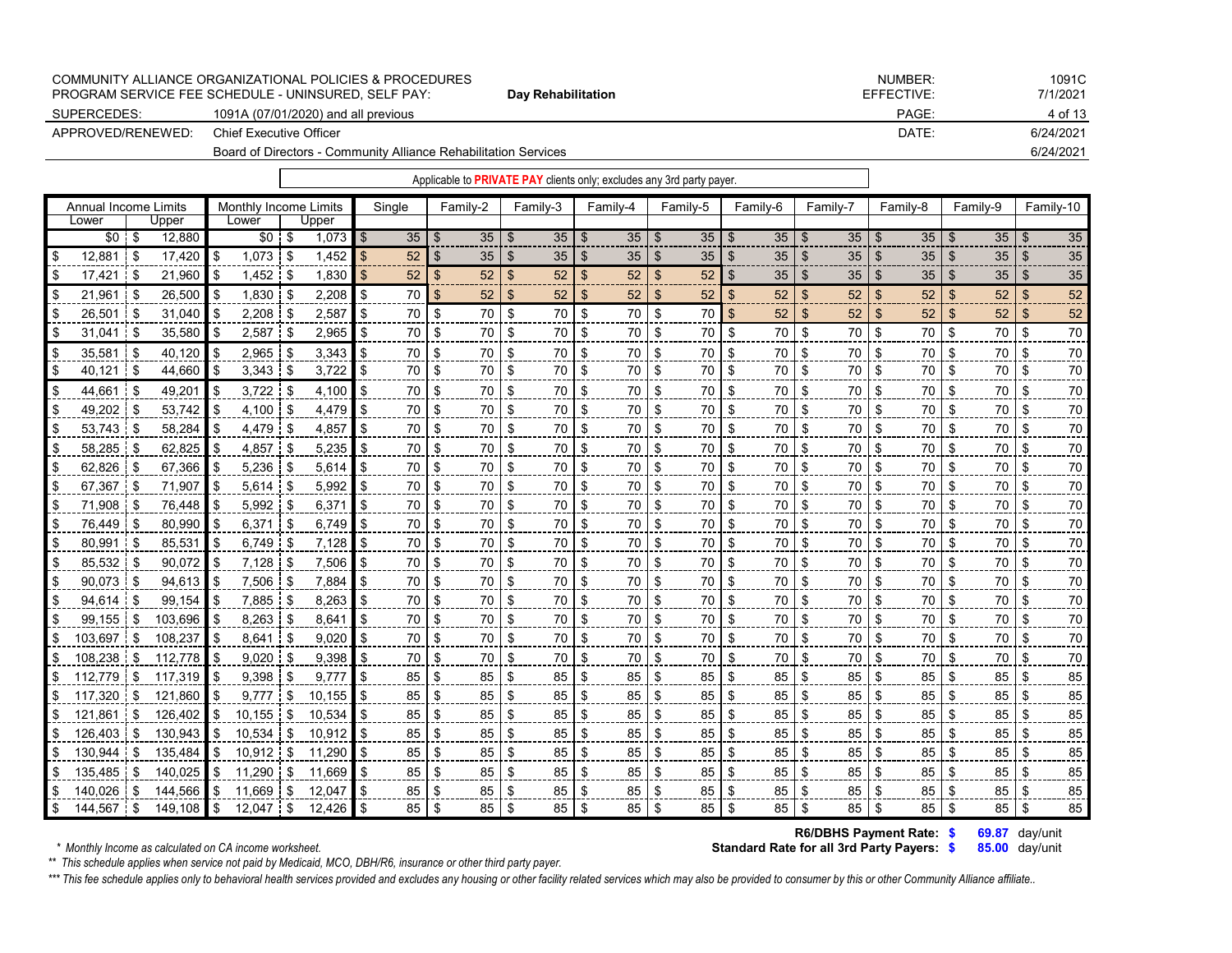|                   | COMMUNITY ALLIANCE ORGANIZATIONAL POLICIES & PROCEDURES<br>PROGRAM SERVICE FEE SCHEDULE - UNINSURED. SELF PAY: | <b>Assertive Community Treatment</b> | NUMBER:<br>EFFECTIVE: | 1091C<br>7/1/2021 |
|-------------------|----------------------------------------------------------------------------------------------------------------|--------------------------------------|-----------------------|-------------------|
| SUPERCEDES:       | 1091A (07/01/2020) and all previous                                                                            |                                      | PAGE:                 | 5 of 13           |
| APPROVED/RENEWED: | Chief Executive Officer                                                                                        |                                      | DATE:                 | 6/24/2021         |
|                   | Board of Directors - Community Alliance Rehabilitation Services                                                |                                      |                       | 6/24/2021         |

|                             |               |          |                       |                  |                |        |     | Applicable to <b>PRIVATE PAY</b> clients only; excludes any 3rd party payer. |                           |          |                |          |                |          |               |            |                |          |                |          |                |          |                           |           |
|-----------------------------|---------------|----------|-----------------------|------------------|----------------|--------|-----|------------------------------------------------------------------------------|---------------------------|----------|----------------|----------|----------------|----------|---------------|------------|----------------|----------|----------------|----------|----------------|----------|---------------------------|-----------|
| <b>Annual Income Limits</b> |               |          | Monthly Income Limits |                  |                | Single |     | Family-2                                                                     |                           | Family-3 |                | Family-4 |                | Family-5 |               | Family-6   |                | Family-7 |                | Family-8 |                | Family-9 |                           | Family-10 |
| Lower                       | Upper         |          | Lower                 | Upper            |                |        |     |                                                                              |                           |          |                |          |                |          |               |            |                |          |                |          |                |          |                           |           |
| \$0                         | \$<br>12,880  |          | $$0$ \$               | 1,073            | $\blacksquare$ | 765    | -\$ | 765                                                                          | \$                        | 765      | - \$           | 765      | \$             | 765      | -\$           | $765$ \$   |                | 765      | $\mathfrak{S}$ | 765      | -\$            | 765      | \$                        | 765       |
| 12,881                      | \$<br>17,420  | \$       | $1,073$ \$            | 1,452            | $\sqrt{3}$     | 1,148  | \$  | 765                                                                          | $\boldsymbol{\mathsf{S}}$ | 765      | $\mathfrak{L}$ | 765      | $\mathsf{\$}$  | 765      | $\frac{1}{2}$ | 765        | $\mathfrak{S}$ | 765      | \$             | 765      | $\sqrt[6]{3}$  | 765      | $\boldsymbol{\mathsf{S}}$ | 765       |
| 17,421                      | \$<br>21,960  | \$       | 1,452                 | \$<br>1,830      | \$             | 1,148  | \$. | 1,148                                                                        | \$                        | 1,148    | -\$            | 1,148    | \$             | 1,148    | \$            | 765        | \$             | 765      | \$             | 765      | $\mathfrak{L}$ | 765      | \$.                       | 765       |
| 21,961                      | \$<br>26,500  | -\$      | 1,830                 | \$<br>2,208      | $\bullet$ \$   | 1,531  | \$  | 1,148                                                                        | $\boldsymbol{\mathsf{S}}$ | 1,148    | \$             | 1,148    | $\mathfrak{S}$ | 1,148    | \$            |            |                | 1,148    | \$             | 1,148    | \$             | 1,148    | -\$                       | 1,148     |
| 26,501                      | \$<br>31,040  | \$       | 2,208                 | \$<br>2,587      | \$             | 1,531  | \$  | 1,531                                                                        | \$                        | 1,531    | -\$            | 1,531    | \$             | 1,531    | $\mathbf{\$}$ | 1,148      | \$             | 1,148    | \$             | 1,148    | -\$            | 1,148    | \$                        | 1,148     |
| 31,041                      | \$<br>35,580  | -\$      | 2,587                 | \$<br>2,965      | \$             | 1,531  | \$  | 1,531                                                                        | \$                        | 1,531    | \$             | 1,531    | \$             | 1,531    | \$            | 1,531      | $\sqrt{3}$     | 1,531    | \$             | 1,531    | \$             | 1,531    | \$                        | 1,531     |
| 35,581                      | \$<br>40.120  | \$       | $2,965$ \$            | 3.343            | l \$           | 1,531  | \$  | 1,531                                                                        | \$                        | 1,531    | \$             | 1,531    | \$             | 1,531    | -\$           | 1,531      | l \$           | 1,531    | \$             | 1,531    | -\$            | 1,531    | \$                        | 1,531     |
| 40,121                      | \$<br>44,660  | \$       | $3,343$ \$            | 3,722            | \$             | 1,531  | \$  | 1,531                                                                        | \$                        | 1,531    | \$             | 1,531    | \$             | 1,531    | \$            | 1,531      | $\sqrt{3}$     | 1,531    | \$             | 1,531    | \$             | 1,531    | \$                        | 1,531     |
| 44.661                      | \$<br>49,201  | \$       | 3,722                 | \$<br>4,100      | \$             | 1,531  | \$  | 1,531                                                                        | \$                        | 1,531    | \$             | 1,531    | \$             | 1,531    | \$            | 1,531      | - \$           | 1,531    | \$             | 1,531    | \$             | 1,531    | \$                        | 1,531     |
| 49,202                      | \$<br>53.742  | \$       | $4.100 \t S$          | 4,479            | $\blacksquare$ | 1,531  | \$  | 1,531                                                                        | \$                        | 1,531    | \$             | 1,531    | \$             | 1.531    | \$            | 1,531      | -\$            | 1,531    | \$             | 1,531    | \$             | 1,531    | \$                        | 1,531     |
| 53,743                      | 58,284        |          | 4,479                 | \$<br>4,857      | \$             | 1,531  |     | 1,531                                                                        | \$                        | 1,531    | \$             | 1,531    | \$             | 1,531    | \$            | 1,531      | -\$            | 1,531    | \$             | 1,531    | -\$            | 1,531    | £.                        | 1,531     |
| 58,285                      | \$<br>62.825  | \$       | 4,857                 | \$<br>5,235      | \$             | 1,531  | \$  | 1,531                                                                        | \$                        | 1,531    | \$             | 1,531    | \$             | 1,531    | \$            | 1,531      | -\$            | 1,531    | \$             | 1,531    | \$             | 1,531    | \$                        | 1,531     |
| 62,826                      | \$<br>67,366  |          | $5,236$ \$            | 5,614            | -\$            | 1,531  | \$  | 1,531                                                                        | \$                        | 1,531    | \$             | 1,531    | \$             | 1,531    | -\$           | 1,531      | -\$            | 1,531    | \$             | 1,531    | \$             | 1,531    | \$                        | 1,531     |
| 67,367                      | \$<br>71,907  | \$       | 5,614                 | \$<br>5,992      | \$             | 1,531  | \$  | 1,531                                                                        | \$                        | 1,531    | \$             | 1,531    | \$             | 1,531    | \$            | 1,531      | 1 \$           | 1,531    | \$             | 1,531    | \$             | 1,531    | \$                        | 1,531     |
| 71,908                      | \$<br>76,448  |          | 5,992                 | \$<br>6,371      | \$             | 1,531  | \$  | 1,531                                                                        | \$                        | 1,531    | \$             | 1,531    | \$             | 1,531    | \$            | 1,531      | l \$           | 1,531    | \$             | 1,531    | \$             | 1,531    | \$                        | 1,531     |
| 76,449                      | \$<br>80,990  | \$       | 6,371                 | \$<br>$6,749$ \$ |                | 1,531  | \$  | 1,531                                                                        | \$                        | 1,531    | \$             | 1,531    | \$             | 1,531    | \$            | 1,531      | -\$            | 1,531    | \$             | 1,531    | \$             | 1,531    | \$                        | 1,531     |
| 80,991                      | \$<br>85,531  |          | 6,749                 | \$<br>7,128      | -\$            | 1,531  | \$  | 1,531                                                                        | \$                        | 1,531    | \$             | 1,531    | \$             | 1,531    | \$            | 1,531      | \$             | 1,531    | \$             | 1,531    | \$             | 1,531    | \$                        | 1,531     |
| 85,532                      | \$<br>90,072  | \$       | 7,128                 | \$<br>7,506      | \$             | 1,531  | \$  | 1,531                                                                        | \$                        | 1,531    | \$             | 1,531    | \$             | 1,531    | \$            | 1,531      | -\$            | 1,531    | \$             | 1,531    | \$             | 1,531    | \$                        | 1,531     |
| 90,073                      | \$<br>94,613  | \$       | 7,506 \$              | 7,884            | \$             | 1,531  | \$  | 1,531                                                                        | \$                        | 1,531    | \$             | 1,531    | \$             | 1,531    | \$            | 1,531      | $\sqrt{3}$     | 1,531    | \$             | 1,531    | \$             | 1,531    | \$                        | 1,531     |
| 94,614                      | \$<br>99,154  | \$       | 7,885                 | \$<br>8,263      | <b>S</b>       | 1,531  | \$  | 1,531                                                                        | \$                        | 1,531    | \$             | 1,531    | \$             | 1,531    | \$            | 1,531      | -\$            | 1,531    | \$             | 1,531    | \$             | 1,531    | \$                        | 1,531     |
| 99,155                      | \$<br>103,696 | \$       | 8,263                 | \$<br>8,641      | \$             | 1,531  | \$  | 1,531                                                                        | \$                        | 1,531    | \$             | 1,531    | \$             | 1,531    | \$            | 1,531      | - \$           | 1,531    | \$             | 1,531    | \$             | 1,531    | \$                        | 1,531     |
| 103,697                     | \$<br>108,237 |          | $8,641$ \ \ \$        | 9,020            | -\$            | 1,531  |     | 1,531                                                                        | \$                        | 1,531    | \$             | 1,531    | \$             | 1,531    | \$            | 1,531      | - \$           | 1,531    | \$             | 1,531    | \$             | 1,531    | \$                        | 1,531     |
| 108,238                     | \$<br>112.778 | \$       | 9,020                 | \$<br>9,398      | \$             | 1,531  | \$  | 1,531                                                                        | \$                        | 1,531    | \$             | 1,531    | \$             | 1,531    | \$            | 1,531      | \$             | 1,531    | \$             | 1,531    | \$             | 1,531    | \$                        | 1,531     |
| 112,779                     | \$<br>117,319 |          | 9,398                 | \$<br>9,777      | \$             | 1,800  | -\$ | 1,800                                                                        | \$                        | 1,800    | \$             | 1,800    | -\$            | 1,800    | \$            | 1,800      | - \$           | 1,800    | \$             | 1,800    | \$             | 1,800    | \$                        | 1,800     |
| 117,320                     | \$<br>121,860 | \$       | 9,777                 | \$<br>10,155     | \$             | 1,800  |     | 1,800                                                                        | \$                        | 1,800    | -\$            | 1,800    | \$             | 1,800    | \$            | $1,800$ \$ |                | 1,800    | \$             | 1,800    | \$             | 1,800    | \$                        | 1,800     |
| 121,861                     | \$<br>126,402 | \$       | 10, 155               | \$<br>10,534     | \$             | 1,800  | \$  | 1,800                                                                        | \$                        | 1,800    | \$             | 1,800    | \$             | 1,800    | \$            | 1,800      | \$             | 1,800    | \$             | 1,800    | \$             | 1,800    | \$                        | 1,800     |
| 126,403                     | \$<br>130,943 | \$       | 10,534 \$             | 10,912           | $\blacksquare$ | 1,800  | \$  | 1,800                                                                        | \$                        | 1,800    | \$             | 1,800    | \$             | 1,800    | \$            | 1,800      | -\$            | 1,800    | \$             | 1,800    | \$             | 1,800    | \$                        | 1,800     |
| 130,944                     | 135.484       |          | 10,912                | \$<br>11,290     |                | 1,800  |     | 1,800                                                                        | \$                        | 1,800    | \$             | 1,800    |                | 1,800    | \$            | 1,800      | \$             | 1,800    | \$             | 1,800    | \$             | 1,800    |                           | 1,800     |
| 135,485                     | \$<br>140,025 | <b>S</b> | $11,290$ \$           | 11,669           | \$             | 1,800  | \$  | 1,800                                                                        | \$                        | 1,800    | \$             | 1.800    | \$             | 1,800    | \$            | 1,800      | \$             | 1,800    | \$             | 1,800    | \$             | 1,800    | \$                        | 1,800     |
|                             |               |          |                       |                  |                |        |     |                                                                              |                           |          |                |          |                |          |               |            |                |          |                |          |                |          |                           |           |

**R6/DBHS Payment Rate: \$ 1,530.90** month (day x 30) **Standard Rate for all 3rd Party Payers: \$ 1,800.00** month

*\*\* This schedule applies when service not paid by Medicaid, MCO, DBH/R6, insurance or other third party payer.*

\*\*\* This fee schedule applies only to behavioral health services provided and excludes any housing or other facility related services which may also be provided to consumer by this or other Community Alliance affiliate..

\$ 140,026 \$ 144,566 \$ 11,669 \$ 12,047 \$ 1,800 |\$ 1,800 |\$ 1,800 |\$ 1,800 |\$ 1,800 |\$ 1,800 |\$ 1,800 |\$ 1,800 |\$ 1,800 \$ 144,567 \$ 149,108 \$ 12,047 \$ 12,426 \$ 1,800 \$ 1,800 \$ 1,800 \$ 1,800 \$ 1,800 \$ 1,800 \$ 1,800 \$ 1,800 \$ 1,800 \$ 1,800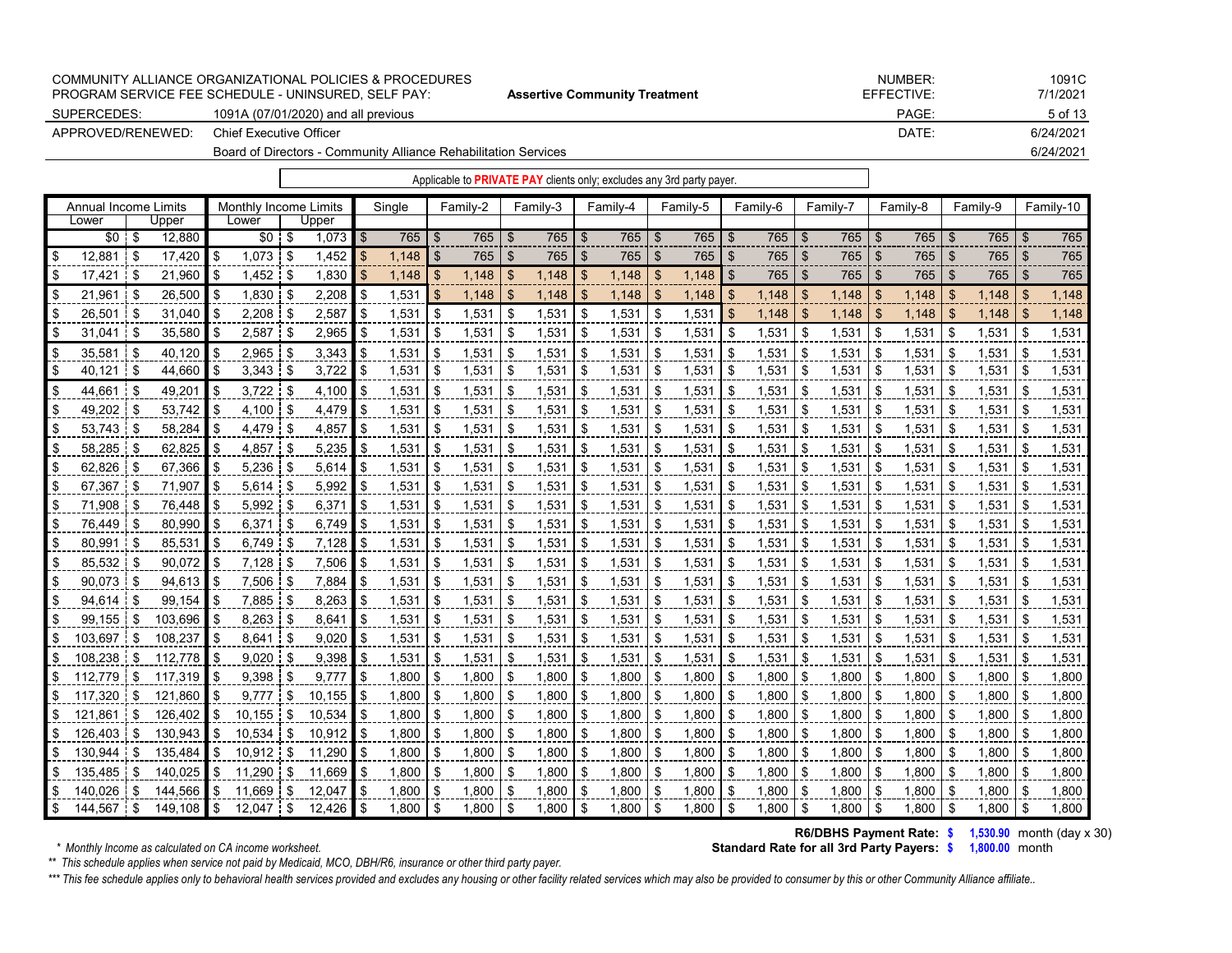|                   | COMMUNITY ALLIANCE ORGANIZATIONAL POLICIES & PROCEDURES         |                                       | NUMBER:    | 1091C     |
|-------------------|-----------------------------------------------------------------|---------------------------------------|------------|-----------|
|                   | PROGRAM SERVICE FEE SCHEDULE - UNINSURED. SELF PAY:             | <b>Outpatient - Psychiatric Visit</b> | EFFECTIVE: | 7/1/2021  |
| SUPERCEDES:       | 1091A (07/01/2020) and all previous                             |                                       | PAGE:      | 6 of 13   |
| APPROVED/RENEWED: | Chief Executive Officer                                         |                                       | DATE:      | 6/24/2021 |
|                   | Board of Directors - Community Alliance Rehabilitation Services |                                       |            | 6/24/2021 |

| Annual Income Limits |              |         | Monthly Income Limits |             |            |     | Single |                | Family-2 |                | Family-3        |                | Family-4  |                           | Family-5  |                           | Family-6         |                | Family-7  |                | Family-8  |                           | Family-9  |                           | Family-10 |
|----------------------|--------------|---------|-----------------------|-------------|------------|-----|--------|----------------|----------|----------------|-----------------|----------------|-----------|---------------------------|-----------|---------------------------|------------------|----------------|-----------|----------------|-----------|---------------------------|-----------|---------------------------|-----------|
| Lower                |              | Upper   | Lower                 |             | Upper      |     |        |                |          |                |                 |                |           |                           |           |                           |                  |                |           |                |           |                           |           |                           |           |
| $$0$ \$              |              | 12,880  | $$0$ \ $$$            |             | $1,073$ \$ |     |        |                | 35       | -\$            | 35              | \$             | $35$   \$ |                           | $35$   \$ |                           | 35 S             |                | $35$   \$ |                | $35$   \$ |                           | $35$   \$ |                           | 35        |
| 12.881               | l \$         | 17.420  | \$<br>1,073           | -\$         | 1,452      |     | 50     | $\mathfrak{S}$ | 35       | -\$            | 35 <sub>2</sub> | \$             | 35        | $\mathfrak{L}$            | 35        | \$                        | 35               | $\mathfrak{L}$ | 35        | \$             | 35        | $\mathfrak{L}$            | 35        | $\mathfrak{L}$            | 35        |
| \$<br>17,421         | l \$         | 21,960  | \$<br>$1,452$ \$      |             | 1,830      |     | 55     | \$             | 50       | <b>S</b>       | 35              | \$             | 35        | $\boldsymbol{\mathsf{S}}$ | 35        | $\sqrt[6]{3}$             | 35               | \$             | 35        | \$             | 35        | \$                        | 35        | $\mathfrak{F}$            | 35        |
| \$<br>21,961         | $\mathsf{I}$ | 26,500  | \$<br>1,830           | <b>1</b> \$ | 2,208      |     | 60     | \$             | 55       | \$             | 50              | \$             | 35        | \$                        | 35        | \$                        | 35               | \$             | 35        |                | 35        | \$                        | 35        | $\mathfrak{S}$            | 35        |
| \$<br>26,501         | i \$         | 31,040  | \$<br>2,208           | <b>S</b>    | 2,587      | \$  | 65     | \$             | 60       | \$             | 55              | \$             | 50        | $\mathfrak{S}$            | 35        | \$                        | 35               | \$             | 35        | $\mathfrak{L}$ | 35        | $\mathfrak{s}$            | 35        | $\mathfrak{L}$            | 35        |
| \$<br>31,041         | <b>1</b> \$  | 35,580  | \$<br>2,587           | \$          | 2,965      | \$  | 80     | \$             | 65       | \$             | 60              | $\mathfrak{s}$ | 55        | $\mathfrak{L}$            | 50        | \$                        | 35               | \$             | 35        | $\mathfrak{L}$ | 35        | $\mathfrak{L}$            | 35        | \$                        | 35        |
| \$<br>35,581 \$      |              | 40,120  | \$<br>$2,965$ \$      |             | 3,343      |     | 80     | \$             | 80       | \$             | 65              | \$             | 60        | $\mathfrak{S}$            | 55        | $\mathbf{\$}$             | 50               | $\mathfrak{S}$ | 35        | \$             | 35        | $\mathfrak{S}$            | 35        | $\mathfrak{F}$            | 35        |
| \$<br>$40,121$ \$    |              | 44,660  | \$<br>$3,343$ \$      |             | 3,722      |     | 80     | \$             | 80       | \$             | 80              | \$             | 65        | $\boldsymbol{\mathsf{S}}$ | 60        | $\mathfrak{F}$            | 55               | \$             | 50        | -\$            | 35        | \$                        | 35        | \$                        | 35        |
| \$<br>44,661 \$      |              | 49,201  | \$<br>$3,722$ \$      |             | 4,100      |     | 80     | \$             | 80       | \$             | 80              | $\mathfrak{L}$ | 80        | \$                        | 65        | $\mathfrak{S}$            | 60               | \$             | 55        | \$             | 50        | $\sqrt[6]{\frac{1}{2}}$   | 35        | \$                        | 35        |
| \$<br>49,202 \$      |              | 53,742  | \$<br>$4,100$ \$      |             | 4,479      | \$. | 90     | \$             | 80       | \$             | 80              | $\mathfrak{L}$ | 80        | $\mathfrak{L}$            | 80        | $\mathfrak{S}$            | 65               | \$             | 60        | \$             | 55        | $\mathfrak{s}$            | 50        | $\mathfrak{S}$            | 35        |
| \$<br>53,743 \$      |              | 58,284  | \$<br>4,479           | -\$         | 4,857      |     | 90     | \$             | 90       | \$             | 80              | $\mathfrak{L}$ | 80        | \$                        | 80        | $\mathfrak{S}$            | 80               | \$             | 65        | \$             | 60        | $\mathfrak{s}$            | 55        | $\mathfrak{S}$            | 50        |
| \$<br>58,285         | i \$         | 62,825  | \$<br>4,857 \$        |             | 5,235      |     | 90     | \$             | 90       | \$             | 90              | \$             | 80        | $\boldsymbol{\mathsf{S}}$ | 80        | $\mathfrak{S}$            | 80               | \$             | 80        | \$             | 65        | \$                        | 60        | $\mathfrak{F}$            | 55        |
| \$<br>62,826 \$      |              | 67,366  | \$<br>$5,236$ \$      |             | 5,614      |     | 90     | \$             | 90       | \$             | 90              | \$             | 90        | $\boldsymbol{\mathsf{S}}$ | 80        | $\boldsymbol{\mathsf{S}}$ | 80               | \$             | 80        |                | 80        | \$                        | 65        | \$                        | 60        |
| \$<br>67,367         | l \$         | 71,907  | \$<br>$5,614$ \$      |             | 5,992      |     | 100    | \$             | 90       | $\mathfrak{s}$ | 90              | $\mathfrak{L}$ | 90        | $\mathfrak{S}$            | 90        | $\mathbf{\hat{s}}$        | 80               | \$             | 80        | $\mathfrak{L}$ | 80        | $\mathfrak{s}$            | 80        | $\mathfrak{S}$            | 65        |
| \$<br>71,908         | \$           | 76,448  | \$<br>5,992           | \$          | 6,371      |     | 100    | \$             | 100      | \$             | 90              | \$             | 90        | $\mathfrak{S}$            | 90        | \$                        | 90               | $\mathfrak{L}$ | 80        | $\mathfrak{L}$ | 80        | $\mathfrak{S}$            | 80        | $\mathfrak{L}$            | 80        |
| \$<br>76,449         | -\$          | 80,990  | \$<br>6.371           | \$          | 6,749      |     | 100    | \$             | 100      | \$             | 100             | \$             | 90        | $\mathfrak{L}$            | 90        | $\mathfrak{S}$            | 90               | \$             | 90        | $\mathfrak{L}$ | 80        | $\mathfrak{s}$            | 80        | $\mathfrak{S}$            | 80        |
| \$<br>80,991         | -\$          | 85,531  | \$<br>$6,749$ \$      |             | 7,128      | \$  | 100    | $\mathfrak{S}$ | 100      | $\mathfrak{S}$ | 100             | \$             | 100       | $\sqrt[6]{\frac{1}{2}}$   | 90        | $\mathfrak{S}$            | 90               | \$             | 90        | $\mathfrak{S}$ | 90        | $\boldsymbol{\mathsf{S}}$ | 80        | $\mathfrak{S}$            | 80        |
| \$<br>85,532 \$      |              | 90,072  | \$<br>$7,128$ \$      |             | 7,506      | \$  | 128    | $\mathfrak{s}$ | 100      | $\mathfrak{F}$ | 100             | \$             | 100       | $\mathfrak{S}$            | 100       | \$                        | 90               | $\mathfrak{L}$ | 90        | \$             | 90        | \$                        | 90        | $\mathfrak{S}$            | 80        |
| \$<br>90,073         | i \$         | 94,613  | \$<br>7,506           | i \$        | 7,884      | \$. | 128    | \$             | 128      | <b>S</b>       | 100             | \$             | 100       | \$                        | 100       | \$                        | 100 <sub>1</sub> | \$             | 90        | £.             | 90        | $\mathfrak{L}$            | 90        | \$                        | 90        |
| \$<br>94,614         | -\$          | 99.154  | \$<br>7,885           | \$          | 8,263      | \$  | 128    | \$             | 128      | -\$            | 128             | \$             | 100       | $\mathfrak{S}$            | 100       | \$                        | 100 <sub>1</sub> | \$             | 100       | \$             | 90        | $\mathfrak{s}$            | 90        | $\mathfrak{L}$            | 90        |
| \$<br>99,155         | i \$         | 103,696 | \$<br>8,263           | -\$         | 8,641      |     | 128    | \$             | 128      | -\$            | 128             | \$             | 128       | $\boldsymbol{\mathsf{S}}$ | 100       | $\mathfrak{F}$            | 100              | $\mathfrak{S}$ | 100       | \$             | 100       | \$                        | 90        | $\boldsymbol{\mathsf{s}}$ | 90        |
| \$<br>103,697        | ∣\$          | 108,237 | \$<br>$8,641$ \$      |             | 9,020      | \$  | 128    | \$             | 128      | \$             | 128             | \$             | 128       | \$                        | 128       | $\sqrt{3}$                | 100 <sub>1</sub> | \$             | 100       | $\mathfrak{s}$ | 100       | $\boldsymbol{\mathsf{S}}$ | 100       | $\mathfrak{S}$            | 90        |
| \$<br>108,238        | \$           | 112.778 | \$<br>9,020           | -\$         | 9,398      |     | 128    | \$             | 128      | \$             | 128             | \$             | 128       | \$                        | 128       | \$                        | $128$ \$         |                | 100       | \$.            | 100       | \$                        | 100       | \$                        | 100       |
| \$<br>112.779        | ! \$         | 117,319 | \$<br>$9,398$ \$      |             | 9,777      | \$  | 128    | \$             | 128      | \$             | 128             | \$             | 128       | \$                        | 128       | \$                        | 128              | \$             | 128       | \$             | 100       | $\mathfrak{L}$            | 100       | \$                        | 100       |
| \$<br>117,320        | -\$          | 121,860 | \$<br>9,777           | \$          | 10,155     | \$  | 128    | \$             | 128      | \$             | 128             | \$             | 128       | \$                        | 128       | \$                        | 128              | -\$            | 128       | \$             | 128       | $\mathfrak{s}$            | 100       | \$                        | 100       |
| \$<br>121,861        | <b>\$</b>    | 126,402 | \$<br>$10,155$ \$     |             | 10,534     |     | 128    | \$             | 128      | \$             | 128             | \$             | 128       | \$                        | 128       | \$                        | 128              | \$             | 128       | \$             | 128       | \$                        | 128       | $\sqrt{3}$                | 100       |
| \$<br>126,403        | \$           | 130,943 | \$<br>10,534          | \$          | 10,912     |     | 128    | \$             | 128      | \$             | 128             | \$             | 128       | \$                        | 128       | \$                        | 128              | \$             | 128       | \$             | 128       | \$                        | 128       | \$                        | 128       |
| \$<br>130.944        | <b>S</b>     | 135.484 | \$<br>$10,912$ \$     |             | 11,290     | \$  | 128    | \$             | 128      | \$             | 128             | \$             | 128       | \$                        | 128       | \$                        | 128              | -\$            | 128       | -\$            | 128       | \$                        | 128       | -\$                       | 128       |
| \$<br>135,485        | \$           | 140,025 | \$<br>11,290          | \$          | 11,669     |     | 128    | \$             | 128      | \$             | 128             | \$             | 128       | \$                        | 128       | \$                        | 128              | \$             | 128       | \$             | 128       | \$                        | 128       | \$                        | 128       |
| \$<br>140,026        | \$           | 144,566 | \$<br>11,669          | \$          | 12,047     |     | 128    | \$             | 128      | \$             | 128             | \$             | 128       | \$                        | 128       | \$                        | 128              | -\$            | 128       | \$             | 128       | \$                        | 128       | \$                        | 128       |
| \$<br>144,567 \$     |              | 149,108 | \$<br>$12,047$ \$     |             | 12.426     | \$  | 128    | \$             | 128      | \$             | 128             | \$             | 128       | \$                        | 128       | \$                        | 128              | <b>S</b>       | 128       | - \$           | 128       | \$                        | 128       | \$                        | 128       |

**\$ 71.98** visit (20 min)  **R6/DBHS Payment Rate:**

*\*\* This schedule applies when service not paid by Medicaid, MCO, DBH/R6, insurance or other third party payer.*

\*\*\* This fee schedule applies only to behavioral health services provided and excludes any housing or other facility related services which may also be provided to consumer by this or other Community Alliance affiliate..

**Standard Rate for all 3rd Party Payers: \$ 128.00** Established Office Visit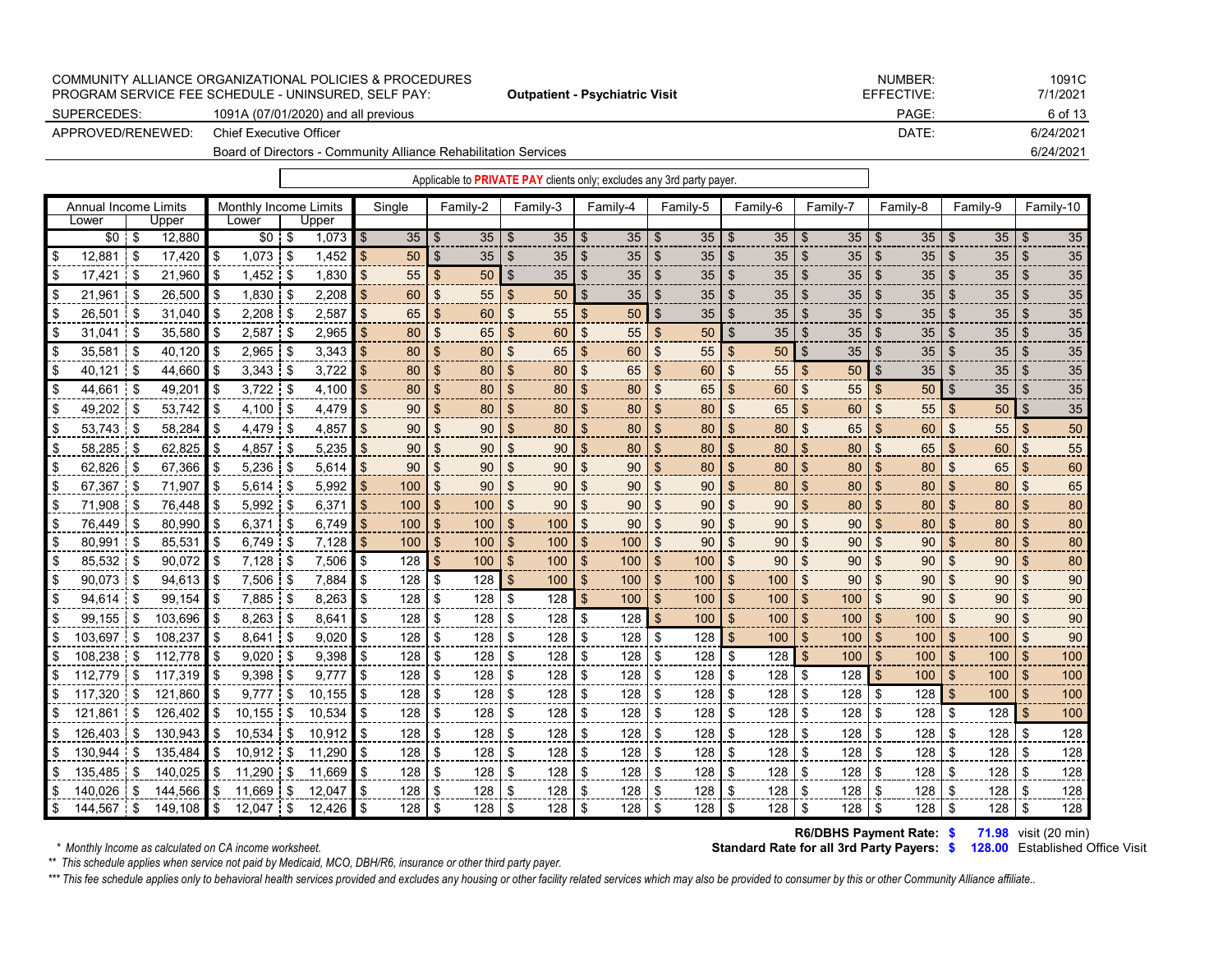|                                                                 | COMMUNITY ALLIANCE ORGANIZATIONAL POLICIES & PROCEDURES |            | NUMBER:  | 1091C     |  |  |  |  |  |
|-----------------------------------------------------------------|---------------------------------------------------------|------------|----------|-----------|--|--|--|--|--|
|                                                                 | PROGRAM SERVICE FEE SCHEDULE - UNINSURED. SELF PAY:     | EFFECTIVE: | 7/1/2021 |           |  |  |  |  |  |
| SUPERCEDES:                                                     | 1091A (07/01/2020) and all previous                     |            | PAGE:    | 7 of 13   |  |  |  |  |  |
| APPROVED/RENEWED:                                               | Chief Executive Officer                                 |            | DATE:    | 6/24/2021 |  |  |  |  |  |
| Board of Directors - Community Alliance Rehabilitation Services |                                                         |            |          |           |  |  |  |  |  |

|                      |               |         |                       |              |        |     |                 |                |          |                |                 |                | Applicable to <b>PRIVATE PAY</b> clients only; excludes any 3rd party payer. |                |           |                    |                 |                |                 |                 |           |                           |           |                |                 |
|----------------------|---------------|---------|-----------------------|--------------|--------|-----|-----------------|----------------|----------|----------------|-----------------|----------------|------------------------------------------------------------------------------|----------------|-----------|--------------------|-----------------|----------------|-----------------|-----------------|-----------|---------------------------|-----------|----------------|-----------------|
| Annual Income Limits |               |         | Monthly Income Limits |              |        |     | Single          |                | Family-2 |                | Family-3        |                | Family-4                                                                     |                | Family-5  |                    | Family-6        |                | Family-7        |                 | Family-8  |                           | Family-9  |                | Family-10       |
| Lower                |               | Upper   | Lower                 |              | Upper  |     |                 |                |          |                |                 |                |                                                                              |                |           |                    |                 |                |                 |                 |           |                           |           |                |                 |
| $$0$ \$              |               | 12,880  | $$0$ \$               |              | 1,073  | \$  |                 |                | 35       | -\$            | 35 <sub>1</sub> | $\mathfrak{S}$ | $35$   \$                                                                    |                | $35$   \$ |                    | $35$   \$       |                | 35 <sup>5</sup> | $\mathsf{I}$ \$ | $35$   \$ |                           | $35$   \$ |                | $\overline{35}$ |
| 12,881               | l \$          | 17,420  | \$<br>1,073           | -\$          | 1,452  |     | 50 <sup>°</sup> | $\mathfrak{S}$ | 35       | \$             | 35 <sub>2</sub> | \$             | 35                                                                           | $\mathfrak{L}$ | 35        | \$                 | 35 <sup>1</sup> | $\mathfrak{L}$ | 35              | $\mathcal{S}$   | 35        | \$                        | 35        | \$             | 35              |
| \$<br>17,421         | l \$          | 21,960  | \$<br>$1,452$ \$      |              | 1,830  | \$. | 55              | \$             | 50       | <b>S</b>       | 35              | \$             | 35                                                                           | $\mathfrak{L}$ | 35        | \$                 | 35 <sub>2</sub> | \$             | 35              | \$              | 35        | \$                        | 35        | \$             | 35              |
| \$<br>21,961         | $\frac{1}{3}$ | 26.500  | \$<br>1,830           | $\mathsf{S}$ | 2,208  |     | 60              | \$             | 55       | \$             | 50              | \$             | 35                                                                           | \$             | 35        | \$                 | 35 <sub>2</sub> | \$             | 35              |                 | 35        | \$                        | 35        | \$             | 35              |
| \$<br>26,501         | <b>S</b>      | 31,040  | \$<br>$2,208$ \$      |              | 2,587  |     | 65              | \$             | 60       | \$             | 55              | \$             | 50                                                                           | $\mathfrak{S}$ | 35        | \$                 | 35              | \$             | 35              | \$              | 35        | $\mathfrak{s}$            | 35        | $\mathfrak{S}$ | 35              |
| \$<br>31,041         | <b>1</b> \$   | 35,580  | \$<br>2,587           | -\$          | 2,965  |     | 80              | \$             | 65       | $\mathfrak{S}$ | 60              | \$             | 55                                                                           | $\mathfrak{L}$ | 50        | \$                 | 35              | \$             | 35              | \$              | 35        | \$                        | 35        | \$             | 35              |
| \$<br>35,581 \$      |               | 40,120  | \$<br>$2,965$ \$      |              | 3,343  |     | 80              | \$             | 80       | $\mathfrak{S}$ | 65              | \$             | 60                                                                           | $\mathfrak{S}$ | 55        | $\mathbf{\$}$      | $50$ \$         |                | 35              | $\mathfrak{L}$  | 35        | $\mathfrak{S}$            | 35        | \$             | 35              |
| \$<br>40,121 \$      |               | 44,660  | \$<br>$3,343$ \$      |              | 3,722  |     | 80              | \$             | 80       | \$             | 80              | \$             | 65                                                                           | \$             | 60        | \$                 | 55              | \$             | 50              | \$              | 35        | \$                        | 35        | \$             | 35              |
| \$<br>44,661 \$      |               | 49.201  | \$<br>$3.722$ \$      |              | 4,100  |     | 80              | \$             | 80       | \$             | 80              | £.             | 80                                                                           | \$             | 65        | -\$                | 60              | \$             | 55              | \$              | 50        | $\mathfrak{S}$            | 35        | \$             | 35              |
| \$<br>49,202 \$      |               | 53.742  | \$<br>4.100 \$        |              | 4,479  | \$. | 90              | \$             | 80       | \$             | 80              | \$             | 80                                                                           | $\mathfrak{L}$ | 80        | \$                 | 65              | \$             | 60              | \$              | 55        | $\mathfrak{S}$            | 50        | $\mathfrak{S}$ | 35              |
| \$<br>53,743 \$      |               | 58,284  | \$<br>4.479           | -\$          | 4,857  |     | 90              | \$             | 90       | \$             | 80              | \$             | 80                                                                           | \$             | 80        | $\mathfrak{L}$     | 80              | \$             | 65              | \$              | 60        | $\mathfrak{s}$            | 55        | \$             | 50              |
| \$<br>58,285         | \$            | 62,825  | \$<br>$4,857$ \$      |              | 5,235  |     | 90              | \$             | 90       | \$             | 90              | \$             | 80                                                                           | \$             | 80        | $\mathfrak{S}$     | 80              | \$             | 80              | \$              | 65        | \$                        | 60        | $\mathfrak{S}$ | 55              |
| \$<br>62,826 \$      |               | 67,366  | \$<br>$5,236$ \$      |              | 5,614  |     | 90              | \$             | 90       | \$             | 90              | \$             | 90                                                                           | \$             | 80        | $\mathfrak{S}$     | 80              | \$             | 80              |                 | 80        | \$                        | 65        | $\mathfrak{L}$ | 60              |
| \$<br>67,367         | 5             | 71,907  | \$<br>5,614           | \$           | 5,992  |     | 100             | \$             | 90       | $\mathfrak{L}$ | 90              | \$             | 90                                                                           | $\mathfrak{S}$ | 90        | $\mathbf{\hat{s}}$ | 80              | \$             | 80              | $\mathfrak{L}$  | 80        | $\mathfrak{s}$            | 80        | $\mathfrak{S}$ | 65              |
| \$<br>71,908         | -\$           | 76,448  | \$<br>5,992           | \$           | 6,371  |     | 100             | \$             | 100      | \$             | 90              | $\mathfrak{L}$ | 90                                                                           | $\mathfrak{S}$ | 90        | \$                 | 90              | $\mathfrak{L}$ | 80              | $\mathfrak{L}$  | 80        | $\mathfrak{s}$            | 80        | $\mathfrak{S}$ | 80              |
| \$<br>76,449         | -\$           | 80.990  | \$<br>6,371           | $\mathsf{I}$ | 6,749  |     | 100             | \$             | 100      | $\mathbf{\$}$  | 100             | \$             | 90                                                                           | $\mathfrak{L}$ | 90        | $\mathfrak{L}$     | 90 <sup>°</sup> | \$             | 90              | $\mathfrak{L}$  | 80        | $\mathfrak{s}$            | 80        | $\mathfrak{S}$ | 80              |
| \$<br>80,991         | i \$          | 85,531  | \$<br>$6,749$ \$      |              | 7,128  | \$  | 100             | \$             | 100      | \$             | 100             | \$             | 100                                                                          | $\mathfrak{L}$ | 90        | $\mathfrak{F}$     | 90              | \$             | 90              | \$              | 90        | $\boldsymbol{\mathsf{S}}$ | 80        | \$             | 80              |
| \$<br>85,532 \$      |               | 90,072  | \$<br>$7,128$ \$      |              | 7,506  |     | 154             | \$             | 100      | \$             | 100             | ß.             | 100                                                                          | $\mathfrak{S}$ | 100       | \$                 | $90-$           | \$             | 90              |                 | 90        | \$                        | 90        | \$             | 80              |
| \$<br>90,073         | <b>1</b> \$   | 94,613  | \$<br>7,506           | <b>S</b>     | 7,884  | \$  | 154             | \$             | 154      | -\$            | 100             | \$             | 100                                                                          | $\mathfrak{L}$ | 100       | \$                 | 100             | $\mathfrak{L}$ | 90              | $\mathfrak{L}$  | 90        | $\mathfrak{S}$            | 90        | $\mathfrak{S}$ | 90              |
| \$<br>94,614         | \$            | 99,154  | \$<br>7,885           | \$           | 8,263  |     | 154             | \$             | 154      | \$             | 154             | $\mathfrak{s}$ | 100                                                                          | $\mathfrak{L}$ | 100       | \$                 | 100             | \$             | 100             | $\mathfrak{L}$  | 90        | $\mathfrak{L}$            | 90        | $\mathfrak{L}$ | 90              |
| \$<br>99,155         | \$            | 103,696 | \$<br>8,263           | -\$          | 8,641  |     | 154             | \$             | 154      | \$             | 154             | \$             | 154                                                                          | $\mathfrak{L}$ | 100       | $\mathfrak{F}$     | 100             | \$             | 100             | \$              | 100       | \$                        | 90        | $\mathfrak{S}$ | 90              |
| \$<br>103,697        | \$            | 108,237 | \$<br>8,641           | \$           | 9,020  | \$  | 154             | \$             | 154      | \$             | 154             | \$             | 154                                                                          | \$             | 154       | \$                 | 100             | \$             | 100             | \$              | 100       | \$                        | 100       | \$             | 90              |
| \$<br>108,238        | \$            | 112.778 | \$<br>9.020           | -\$          | 9,398  |     | 154             | \$             | 154      | \$             | 154             | \$             | 154                                                                          | \$             | 154       | \$                 | 154             | \$             | 100             | \$.             | 100       | $\mathfrak{S}$            | 100       | \$             | 100             |
| \$<br>112,779        | - \$          | 117,319 | \$<br>9,398           | $1$ \$       | 9,777  | \$  | 154             | \$             | 154      | \$             | 154             | \$             | 154                                                                          | \$             | 154       | \$                 | 154             | \$             | 154             | \$.             | 100       | \$                        | 100       | $\mathfrak{L}$ | 100             |
| \$<br>117,320        | -\$           | 121,860 | \$<br>9,777           | \$           | 10,155 | \$. | 154             | \$             | 154      | -\$            | 154             | \$             | 154                                                                          | \$             | 154       | \$                 | 154             | -\$            | 154             | \$              | 154       | $\sqrt{3}$                | 100       | \$             | 100             |
| \$<br>121,861        | \$            | 126,402 | \$<br>$10,155$ \$     |              | 10,534 | \$  | 154             | \$             | 154      | \$             | 154             | \$             | 154                                                                          | \$             | 154       | \$                 | 154             | -\$            | 154             | \$              | 154       | \$                        | 154       | \$             | 100             |
| \$<br>126,403        | \$            | 130,943 | \$<br>10,534          | \$           | 10,912 | \$  | 154             | \$             | 154      | \$             | 154             | \$             | 154                                                                          | \$             | 154       | \$                 | 154             | -\$            | 154             | \$              | 154       | \$                        | 154       | \$             | 154             |
| \$<br>130,944        | \$            | 135,484 | \$<br>10,912          | <b>S</b>     | 11,290 | \$  | 154             | \$             | 154      | \$             | 154             | \$             | 154                                                                          | \$             | 154       | \$                 | 154             | -\$            | 154             | \$              | 154       | \$                        | 154       | \$             | 154             |
| \$<br>135,485        | \$            | 140,025 | \$<br>11,290          | \$           | 11,669 |     | 154             | \$             | 154      | \$             | 154             | \$             | 154                                                                          | \$             | 154       | \$                 | 154             | -\$            | 154             | \$              | 154       | \$                        | 154       | \$             | 154             |
| \$<br>140,026        | \$            | 144.566 | \$<br>11.669          | \$           | 12.047 |     | 154             | \$             | 154      | \$             | 154             | \$             | 154                                                                          | \$             | 154       | \$                 | 154             | -\$            | 154             | \$              | 154       | \$                        | 154       | \$             | 154             |
| \$<br>144,567        | l \$          | 149.108 | \$<br>$12,047$ \$     |              | 12.426 | \$  | 154             | \$             | 154      | \$             | 154             | \$             | 154                                                                          | \$             | 154       | \$                 | 154             | -\$            | 154             | - \$            | 154       | \$                        | 154       | -\$            | 154             |
|                      |               |         |                       |              |        |     |                 |                |          |                |                 |                |                                                                              |                |           |                    |                 |                |                 |                 |           |                           |           |                |                 |

**\$ 126.27** hour/unit  **R6/DBHS Payment Rate:**

*\*\* This schedule applies when service not paid by Medicaid, MCO, DBH/R6, insurance or other third party payer.*

\*\*\* This fee schedule applies only to behavioral health services provided and excludes any housing or other facility related services which may also be provided to consumer by this or other Community Alliance affiliate..

## **Standard Rate for all 3rd Party Payers: \$ 154.00 hour/unit**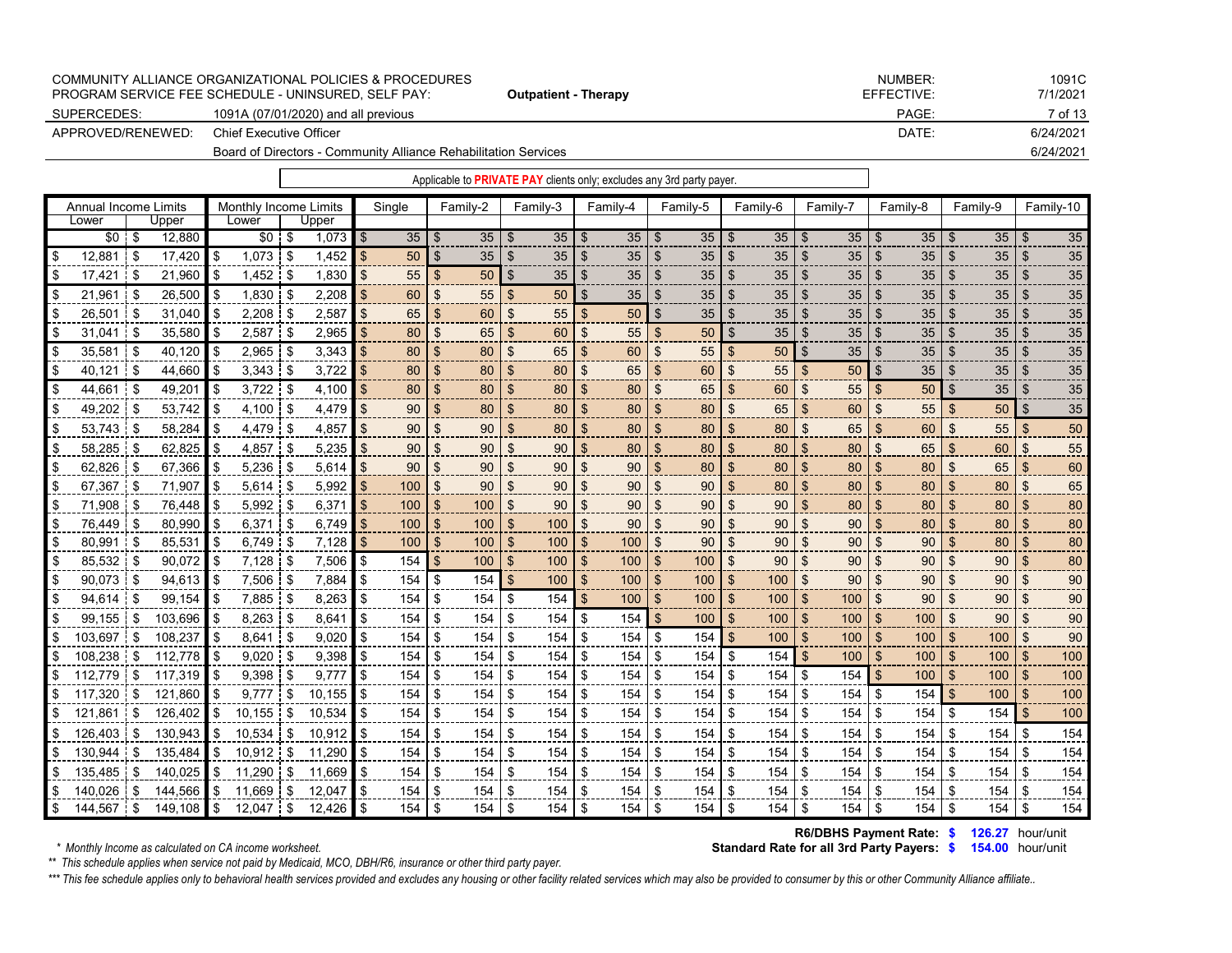|                   | COMMUNITY ALLIANCE ORGANIZATIONAL POLICIES & PROCEDURES<br>PROGRAM SERVICE FEE SCHEDULE - UNINSURED. SELF PAY: | <b>Outpatient - Primary Health</b> | NUMBER:<br>EFFECTIVE: | 1091C<br>7/1/2021 |
|-------------------|----------------------------------------------------------------------------------------------------------------|------------------------------------|-----------------------|-------------------|
| SUPERCEDES:       | 1091A (07/01/2020) and all previous                                                                            |                                    | PAGE:                 | 8 of 13           |
| APPROVED/RENEWED: | <b>Chief Executive Officer</b>                                                                                 |                                    | DATE:                 | 6/24/2021         |
|                   | Board of Directors - Community Alliance Rehabilitation Services                                                |                                    | 6/24/2021             |                   |
|                   |                                                                                                                |                                    |                       |                   |

Single Family-2 Family-3 Family-4 Family-5 Family-6 Family-7 Family-8 Family-9 Family-10 Added Charges Lower Upper Lower Upper for Procedures \$0 \$ 12,880 \$0 \$ 1,073 \$ 35 \$ 35 \$ 35 \$ 35 \$ 35 \$ 35 \$ 35 \$ 35 \$ 35 \$ 35 \$ 12,881 |\$ 17,420 |\$ 1,073 |\$ 1,452 |<mark>\$ 50 |</mark>\$ 35 |\$ 35 |\$ 35 |\$ 35 |\$ 35 |\$ 35 |\$ 35 |\$ 35 |\$ \$ 17,421!\$ 21,960 |\$ 1,452!\$ 1,830 ||\$ 55 ||\$ 50 ||\$ 35 ||\$ 35 ||\$ 35 ||\$ 35 ||\$ 35 ||\$ 35 ||\$ 35 ||\$ 35 | Annual Income Limits Monthly Income Limits<br>
Lower | Upper Lower | Upper

\$ 21,961 |\$ 26,500 |\$ 1,830 |\$ 2,208 <mark>|\$ 60</mark> |\$ 55 |\$ 50 |\$ 35 |\$ 35 |\$ 35 |\$ 35 |\$ 35 |\$ 35 |\$ 35 \$ 26,501 |\$ 31,040 |\$ 2,208 |\$ 2,587 |<mark>\$ 65 |\$ 60</mark> |\$ 55 |\$ 35 |\$ 35 |\$ 35 |\$ 35 |\$ 35 |\$ 35 |\$ \$ 31,041 |\$ 35,580 |\$ 2,587 |\$ 2,965 |\$ 80 |\$ 65 |\$ 60 |\$ 55 |\$ 50 |\$ 35 |\$ 35 |\$ 35 |\$ 35 |\$ 35 \$ 35,581 |\$ 40,120 |\$ 2,965 |\$ 3,343 |\$ 80 |\$ 80 |\$ 65 |\$ 60 |\$ 55 |\$ 50 |\$ 35 |\$ 35 |\$ 35 |\$ 35 \$ 40,121 |\$ 44,660 |\$ 3,343 |\$ 3,722 |\$ 80 |\$ 80 |\$ 80 |\$ 65 |<mark>\$ 60</mark> |\$ 55 |\$ 50 |\$ 35 |\$ 35 |\$ 35 \$ 44,661 i\$ 49,201 |\$ 3,722 i\$ 4,100 |\$ 80 |\$ 80 |\$ 80 |\$ 80 |\$ 65 |<mark>\$ 60</mark> |\$ 55 |<mark>\$ 50 |\$ 35</mark> |\$ 35 \$ 49,202 |\$ 53,742 |\$ 4,100 |\$ 4,479 |\$ 90 |\$ 80 |\$ 80 |\$ 80 |\$ 65 |\$ 60 |\$ 55 |\$ 50 |\$ 35 \$ 53,743 ¦\$ 58,284 |\$ 4,479 |\$ 4,857 ||\$ 90 |\$ 90 ||\$ 80 |\$ 80 |\$ 80 ||\$ 80 ||\$ 65 ||\$ 55 ||\$ 50 | \$ 58,285 \$ 62,825 \$ 4,857 \$ 5,235 \$ 90 \$ 90 \$ 90 \$ 80 \$ 80 \$ 80 \$ 80 \$ 65 \$ 60 \$ 55 \$ 62,826 |\$ 67,366 |\$ 5,236 |\$ 5,614 |\$ 90 |\$ 90 |\$ 90 |\$ 90 |\$ 80 |\$ 80 |\$ 80 |\$ 65 |\$ 60 \$ 67,367 \$ 71,907 \$ 5,614 \$ 5,992 \$ 100 \$ 90 \$ 90 \$ 90 \$ 90 \$ 80 \$ 80 \$ 80 \$ 80 \$ 65 \$ 71,908!\$ 76,448【\$ 5,992!\$ 6,371【\$ 100】\$ 100】\$ 90 \$ 90 \$ 90 \$ 90】\$ 80】\$ 80 \$ 80 \$ 80 \$ 76,449 ¦\$ 80,990 |\$ 6,371 ¦\$ 6,749 <mark>|\$</mark> 100 |\$ 100 |\$ 100 |\$ 90 |\$ 90 |\$ 90 |\$ 90 |\$ 80 |\$ 80 |\$ 80 |\$ \$ 80,991|\$ 85,531|\$ 6,749|\$ 7,128|<mark>\$ 100|\$ 100|\$ 100|\$ 100|\$</mark> 90|\$ 90|\$ 90|\$ 80|\$ 80|\$ 80 \$ 85,532 ∣\$ 90,072 ∥\$ 7,128 ∣\$ 7,506 ∥\$ 128 ∥\$ 100 |\$ 100 |\$ 100 |\$ 100 |\$ 90 |\$ 90 |\$ 90 |\$ 80 \$ 90,073 |\$ 94,613 |\$ 7,506 |\$ 7,884 |\$ 128 |\$ 128 |\$ 100 |\$ 100 |\$ 100 |\$ 100 |\$ 90 |\$ 90 |\$ 90 |\$ 90 \$ 94,614 i\$ 99,154 |\$ 7,885 i\$ 8,263 |\$ 128 |\$ 128 |\$ 128 |\$ 100 |\$ 100 |\$ 100 |\$ 90 |\$ 90 |\$ 90 |\$ 90 \$ 99,155 j\$ 103,696 ∥\$ 8,263 j\$ 8,641 ∥\$ 128 |\$ 128 |\$ 128 |\$ 128 |\$ 100 |\$ 100 |\$ 100 |\$ 100 |\$ 90 |\$ 90 \$ 103,697 \$ 108,237 |\$ 8,641 \$ 9,020 |\$ 128 |\$ 128 |\$ 128 |\$ 128 |\$ 128 |\$ 100 |\$ 100 |\$ 100 |\$ 90 \$ 108,238 \$ 112,778 \$ 9,020 \$ 9,398 \$ 128 \$ 128 | \$ 128 | \$ 128 | \$ 128 | \$ 100 | \$ 100 | \$ 100 | \$ 100 | \$ 100 \$ 112,779 |\$ 117,319 |\$ 9,398 |\$ 9,777 |\$ 128 |\$ 128 |\$ 128 |\$ 128 |\$ 128 |\$ 128 |\$ 100 |\$ 100 |\$ 100 |\$ 100 \$ 117,320 |\$ 121,860 |\$ 9,777 |\$ 10,155 |\$ 128 |\$ 128 |\$ 128 |\$ 128 |\$ 128 |\$ 128 |\$ 128 |\$ 100 |\$ 100 |\$ 100 \$ 121,861 \$ 126,402 |\$ 10,155 |\$ 10,534 |\$ 128 |\$ 128 |\$ 128 |\$ 128 |\$ 128 |\$ 128 |\$ 128 |\$ 128 |\$ 100 \$ 126,403 |\$ 130,943 |\$ 10,534 |\$ 10,912 |\$ 128 |\$ 128 |\$ 128 |\$ 128 |\$ 128 |\$ 128 |\$ 128 |\$ 128 |\$ 128 |\$ 128 \$ 130,944 |\$ 135,484 |\$ 10,912 |\$ 11,290 |\$ 128 |\$ 128 |\$ 128 |\$ 128 |\$ 128 |\$ 128 |\$ 128 |\$ 128 |\$ 128 |\$ 128 \$ 135,485|\$ 140,025|\$ 11,290|\$ 11,669|\$ 128|\$ 128|\$ 128|\$ 128|\$ 128|\$ 128|\$ 128|\$ 128|\$ 128|\$ 128 \$ 140,026 \$ 144,566 \$ 11,669 \$ 12,047 \$ 128 \$ 128 \$ 128 \$ 128 \$ 128 \$ 128 \$ 128 \$ 128 \$ 128 \$ 128 \$ 128 \$ 144,567 \$\$ 149,108 \$ 12,047 \$ 12,426 \$ 128 \$ 128 \$ 128 \$ 128 \$ 128 \$ 128 \$ 128 \$ 128 \$ 128 \$ 128 \$ 128 55% of Standard Procedure Charge 70% of Standard Procedure Charge 85% of Standard Procedure Charge 100% of Standard Procedure Charge 25% of Standard Procedure Charge 40% of Standard Procedure Charge

*\* Monthly Income as calculated on CA income worksheet.* **<b>Standard Rate for all 3rd Party Payers:**  $$$ 

```
NA
 R6/DBHS Payment Rate:
```
**128.00** Established Office Visit

*\*\* This schedule applies when service not paid by Medicaid, MCO, DBH/R6, insurance or other third party payer.*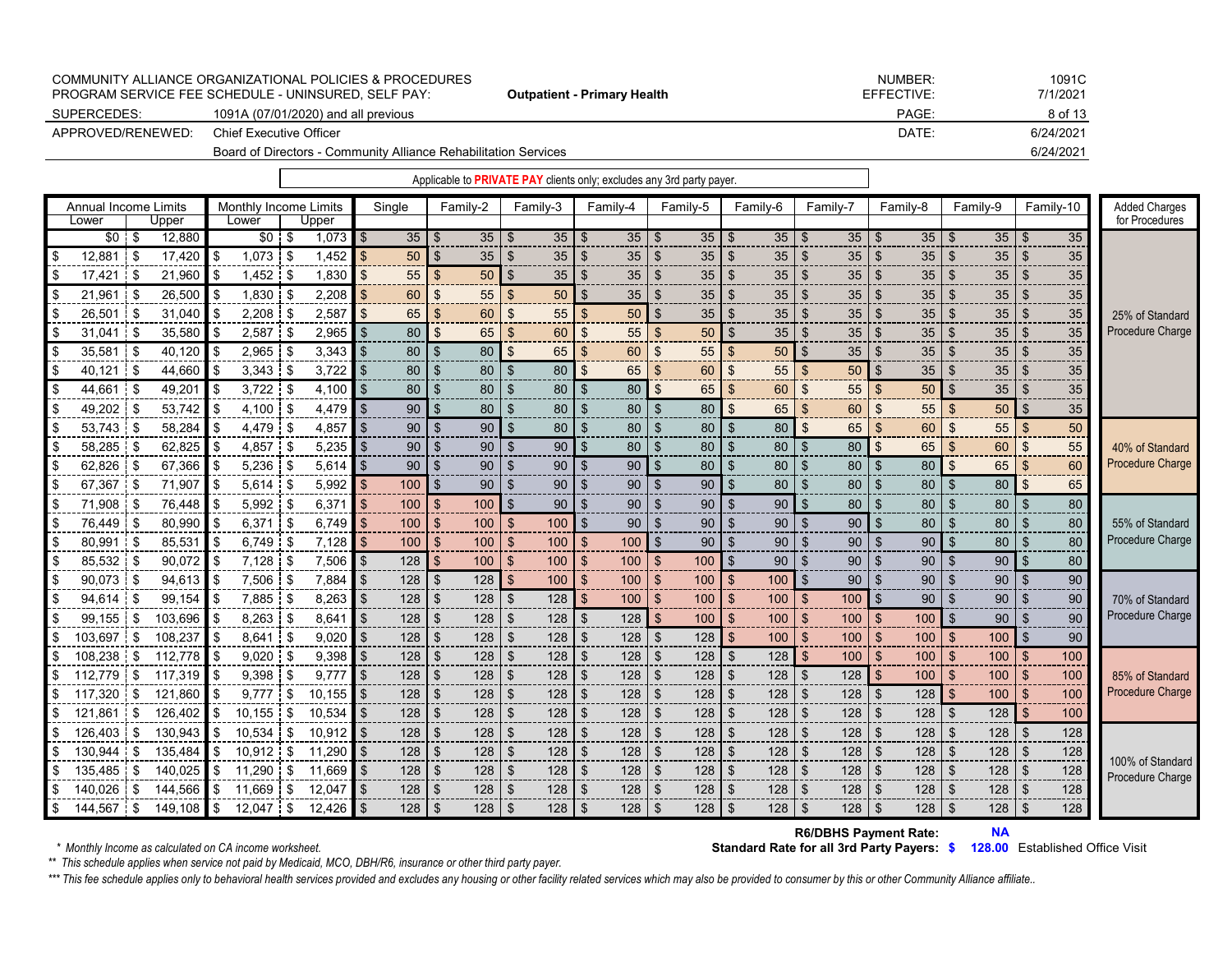|                   | COMMUNITY ALLIANCE ORGANIZATIONAL POLICIES & PROCEDURES<br>PROGRAM SERVICE FEE SCHEDULE - UNINSURED. SELF PAY: | <b>Supported Employment</b> | NUMBER:<br>EFFECTIVE: | 1091C<br>7/1/2021 |
|-------------------|----------------------------------------------------------------------------------------------------------------|-----------------------------|-----------------------|-------------------|
| SUPERCEDES:       | 1091A (07/01/2020) and all previous                                                                            |                             | PAGE:                 | 9 of 13           |
| APPROVED/RENEWED: | Chief Executive Officer                                                                                        |                             | DATE:                 | 6/24/2021         |
|                   | 6/24/2021                                                                                                      |                             |                       |                   |

| Applicable to <b>PRIVATE PAY</b> clients only; excludes any 3rd party payer. |
|------------------------------------------------------------------------------|
|                                                                              |

|      | Annual Income Limits |      |         |     | Monthly Income Limits |      |        |     | Single |    | Familv-2 |      | Family-3     |     | Family-4 |      | Family-5 |                | Family-6 |      | Family-7 |      | Family-8 |      | Family-9 |     | Family-10 |
|------|----------------------|------|---------|-----|-----------------------|------|--------|-----|--------|----|----------|------|--------------|-----|----------|------|----------|----------------|----------|------|----------|------|----------|------|----------|-----|-----------|
|      | Lower                |      | Upper   |     | Lower                 |      | Upper  |     |        |    |          |      |              |     |          |      |          |                |          |      |          |      |          |      |          |     |           |
|      | \$0 <sub>1</sub>     | - \$ | 12,880  |     | \$0 <sub>1</sub>      | - \$ | 1,073  | -\$ | 1.000  | \$ | 1.000    | -S   | $1.000$   \$ |     | 1.000    | - \$ | 1.000    | \$.            | 1.000    | - \$ | 1.000    | -\$  | 1.000    | -96  | 1.000    | \$  | 1.000     |
| -\$  | 12.881               | -S   | 17.420  | \$  | 1.073                 | -\$  | 1,452  |     | 1,500  | \$ | 1.000    | \$   | 1.000        | .\$ | 1.000    | ٩.   | 1.000    | \$             | 1.000    | \$   | 1.000    | \$.  | 1.000    |      | 1.000    |     | 1,000     |
| -\$  | 17.421               |      | 21,960  | \$  | 1,452                 | -\$  | 1,830  | \$  | 1,500  | -S | 1,500    | ß.   | 1.500        | -S  | 1.500    | .S   | 1,500    | \$             | 1,000    | -S   | 1.000    | \$.  | 1.000    | ß.   | 1.000    | \$. | 1,000     |
| \$   | 21.961               | £.   | 26,500  | \$  | 1,830                 | -\$  | 2,208  | \$  | 2,000  | \$ | 1,500    | \$   | 1,500        | \$  | 1,500    | -\$  | 1,500    | $\mathfrak{L}$ | 1,500    | - \$ | 1,500    | \$.  | 1,500    | \$   | 1,500    | \$. | 1,500     |
| \$   | 26.501               | .ዋ   | 31.040  | \$  | 2,208                 | - \$ | 2,587  | \$  | 2.000  | \$ | 2.000    | \$   | 2.000        | -\$ | 2,000    | \$.  | 2,000    | \$.            | 1,500    | \$   | 1,500    | \$   | 1,500    |      | 1.500    |     | 1,500     |
| \$   | 31.041               | - \$ | 35.580  | \$. | 2,587                 | -\$  | 2,965  | \$  | 2,000  | \$ | 2,000    | \$   | 2,000        | £.  | 2,000    | \$.  | 2,000    | \$             | 2,000    | -\$  | 2,000    | -\$  | 2,000    | \$   | 2,000    | -S  | 2,000     |
| \$   | 35,581               | - \$ | 40,120  | \$  | $2,965$ \$            |      | 3,343  | \$  | 2,000  | \$ | 2,000    | \$   | 2,000        | ß.  | 2,000    | - \$ | 2,000    | \$             | 2,000    | \$   | 2,000    | \$   | 2,000    | - \$ | 2,000    | S   | 2,000     |
| \$   | 40.121               | -\$  | 44,660  | -\$ | $3,343$ \$            |      | 3,722  | \$  | 2,000  | \$ | 2,000    | - \$ | 2,000        | \$  | 2,000    |      | 2,000    | \$             | 2,000    | -\$  | 2,000    | - \$ | 2,000    |      | 2,000    |     | 2,000     |
| \$   | 44,661               | -S   | 49,201  | \$  | 3,722                 | i \$ | 4,100  | \$  | 2,000  | \$ | 2,000    | \$   | 2,000        |     | 2,000    | £.   | 2,000    | \$             | 2,000    | \$   | 2,000    | \$   | 2,000    | -S   | 2,000    | \$  | 2,000     |
| \$   | 49,202               | -S   | 53,742  | -\$ | 4,100                 | - \$ | 4,479  | S   | 2,000  | \$ | 2,000    | \$   | 2,000        | £.  | 2,000    | - \$ | 2,000    | ß.             | 2,000    | -\$  | 2,000    | \$   | 2,000    | -S   | 2,000    | S   | 2,000     |
| \$   | 53,743               |      | 58,284  | \$  | 4,479                 | -\$  | 4,857  | \$. | 2,000  | \$ | 2,000    | \$   | 2,000        | £.  | 2,000    | \$   | 2,000    | \$             | 2,000    | -\$  | 2,000    | \$   | 2,000    |      | 2,000    |     | 2,000     |
| \$   | 58,285               |      | 62,825  | -\$ | 4,857                 | -\$  | 5,235  | \$  | 2,000  | \$ | 2,000    | -\$  | 2,000        | \$. | 2,000    | -\$  | 2,000    | \$             | 2,000    | -\$  | 2,000    | \$.  | 2,000    | £.   | 2,000    | \$  | 2,000     |
| -\$  | 62,826               | £.   | 67,366  | -\$ | 5,236                 | \$   | 5,614  | \$  | 2,000  | \$ | 2,000    | \$   | 2,000        | \$. | 2,000    | -\$  | 2,000    |                | 2,000    | \$   | 2,000    | \$   | 2,000    | \$   | 2,000    | \$  | 2,000     |
| \$   | 67.367               | 9.   | 71,907  | \$  | 5.614                 | -\$  | 5,992  |     | 2.000  | \$ | 2.000    | \$   | 2.000        |     | 2.000    | \$   | 2.000    | \$             | 2,000    | -\$  | 2.000    | \$   | 2.000    | \$   | 2,000    | \$  | 2,000     |
| \$   | 71,908               |      | 76,448  | -\$ | 5,992                 | 9.   | 6,371  |     | 2,000  | \$ | 2,000    | £.   | 2,000        |     | 2,000    | - \$ | 2,000    |                | 2,000    | -\$  | 2,000    | -\$  | 2,000    | £.   | 2,000    | \$. | 2,000     |
| \$   | 76.449               |      | 80.990  | \$  | 6.371                 | \$   | 6,749  | \$  | 2,000  | \$ | 2,000    | \$   | 2,000        | £.  | 2.000    | \$   | 2,000    | ß.             | 2,000    | \$   | 2,000    |      | 2,000    | £.   | 2,000    | \$  | 2,000     |
| \$   | 80.991               | - 3  | 85,531  | \$  | 6.749                 | -\$  | 7.128  | \$  | 2,000  | \$ | 2.000    | \$   | 2.000        | S   | 2,000    | -\$  | 2,000    | \$             | 2,000    | -\$  | 2.000    | \$   | 2,000    | -\$  | 2,000    | \$. | 2,000     |
| \$   | 85.532               |      | 90,072  | \$  | $7,128$ \$            |      | 7,506  |     | 2.000  | \$ | 2.000    | \$   | 2,000        | \$  | 2,000    |      | 2,000    | \$             | 2,000    | \$   | 2,000    | \$   | 2,000    |      | 2,000    |     | 2,000     |
| \$   | 90,073               | \$   | 94,613  | \$  | 7.506                 | -\$  | 7,884  | \$  | 2,000  | \$ | 2.000    | \$   | 2,000        | S   | 2,000    | -\$  | 2,000    | \$             | 2,000    | \$   | 2,000    | \$   | 2,000    | \$   | 2,000    | \$  | 2,000     |
| \$   | 94.614               | £.   | 99.154  | \$  | 7.885                 | -\$  | 8,263  | \$  | 2.000  | \$ | 2.000    | \$   | 2,000        | \$  | 2,000    | -\$  | 2,000    | \$             | 2,000    | \$   | 2,000    | \$   | 2.000    | \$   | 2,000    | \$  | 2,000     |
| \$   | 99.155               | - \$ | 103.696 | -S  | 8,263                 | -\$  | 8,641  |     | 2,000  | \$ | 2,000    | \$   | 2,000        |     | 2,000    | -\$  | 2,000    | \$             | 2,000    | -\$  | 2,000    | \$   | 2,000    | \$   | 2,000    | \$  | 2,000     |
|      | 103.697              | \$   | 108.237 | -\$ | 8.641                 | -9   | 9.020  |     | 2.000  | \$ | 2.000    | -\$  | 2.000        | \$  | 2.000    | -\$  | 2,000    |                | 2,000    | -\$  | 2.000    |      | 2.000    |      | 2.000    |     | 2,000     |
|      | 108.238              | S    | 112,778 | -S  | 9,020                 | \$   | 9,398  | \$  | 2,000  | \$ | 2,000    | \$   | 2,000        | £.  | 2,000    | \$   | 2,000    | ß.             | 2,000    | -\$  | 2,000    | £.   | 2,000    | S    | 2,000    | \$  | 2,000     |
|      | 112.779              | \$   | 117,319 | \$  | 9.398                 | -\$  | 9.777  | S   | 2,000  | \$ | 2,000    | \$   | 2,000        |     | 2,000    | -\$  | 2,000    | \$             | 2,000    | -\$  | 2,000    | \$   | 2,000    | \$   | 2,000    | \$  | 2,000     |
|      | 117.320              | .T   | 121.860 | \$  | 9.777                 | \$   | 10,155 |     | 2.000  | \$ | 2.000    | £.   | 2,000        |     | 2.000    |      | 2,000    |                | 2,000    | -\$  | 2,000    |      | 2,000    |      | 2.000    |     | 2,000     |
| \$   | 121.861              | \$   | 126.402 | \$  | 10.155                | \$   | 10.534 | \$  | 2,000  | \$ | 2,000    | \$   | 2,000        | £.  | 2,000    | -\$  | 2,000    | \$             | 2,000    | -\$  | 2,000    | \$   | 2,000    | \$   | 2,000    | \$  | 2,000     |
|      | 126.403              | £.   | 130,943 | \$  | 10.534                | \$   | 10.912 | \$. | 2,000  | \$ | 2.000    | \$   | 2,000        |     | 2,000    | -\$  | 2,000    |                | 2,000    | -\$  | 2,000    | £.   | 2,000    | \$   | 2,000    | \$  | 2,000     |
|      | 130.944              | £.   | 135.484 | \$  | 10.912                | \$   | 11,290 |     | 2,000  | \$ | 2,000    | £.   | 2,000        |     | 2,000    |      | 2,000    | \$             | 2,000    | -\$  | 2,000    | \$   | 2,000    | £.   | 2,000    | \$  | 2,000     |
|      | 135.485              | - \$ | 140.025 | \$  | 11.290                | -\$  | 11,669 | \$  | 2,000  | \$ | 2,000    | \$   | 2,000        | ß.  | 2,000    | - \$ | 2,000    | \$             | 2,000    | -\$  | 2,000    | \$   | 2,000    | £.   | 2,000    | \$  | 2,000     |
|      | 140.026              | .S   | 144,566 | \$  | 11.669                | \$   | 12,047 |     | 2,000  | ደ  | 2.000    | Я.   | 2,000        |     | 2,000    |      | 2,000    |                | 2,000    | \$   | 2,000    |      | 2,000    |      | 2,000    |     | 2,000     |
| l \$ | 144.567              | \$   | 149.108 | \$  | 12.047                | \$   | 12.426 | \$  | 2.000  | \$ | 2.000    | \$   | 2.000        | \$  | 2.000    | \$   | 2.000    | \$             | 2.000    | \$   | 2.000    | \$   | 2.000    | -\$  | 2.000    | \$  | 2.000     |

**Standard Rate for all 3rd Party Payers: \$2,000** per milestone x 5  **R6/DBHS Payment Rate:**

**NA** milestone basis

*\*\* This schedule applies when service not paid by Medicaid, MCO, DBH/R6, insurance or other third party payer.*

*\*\*\* This fee schedule applies only to behavioral health services provided and excludes any housing or other facility related services w*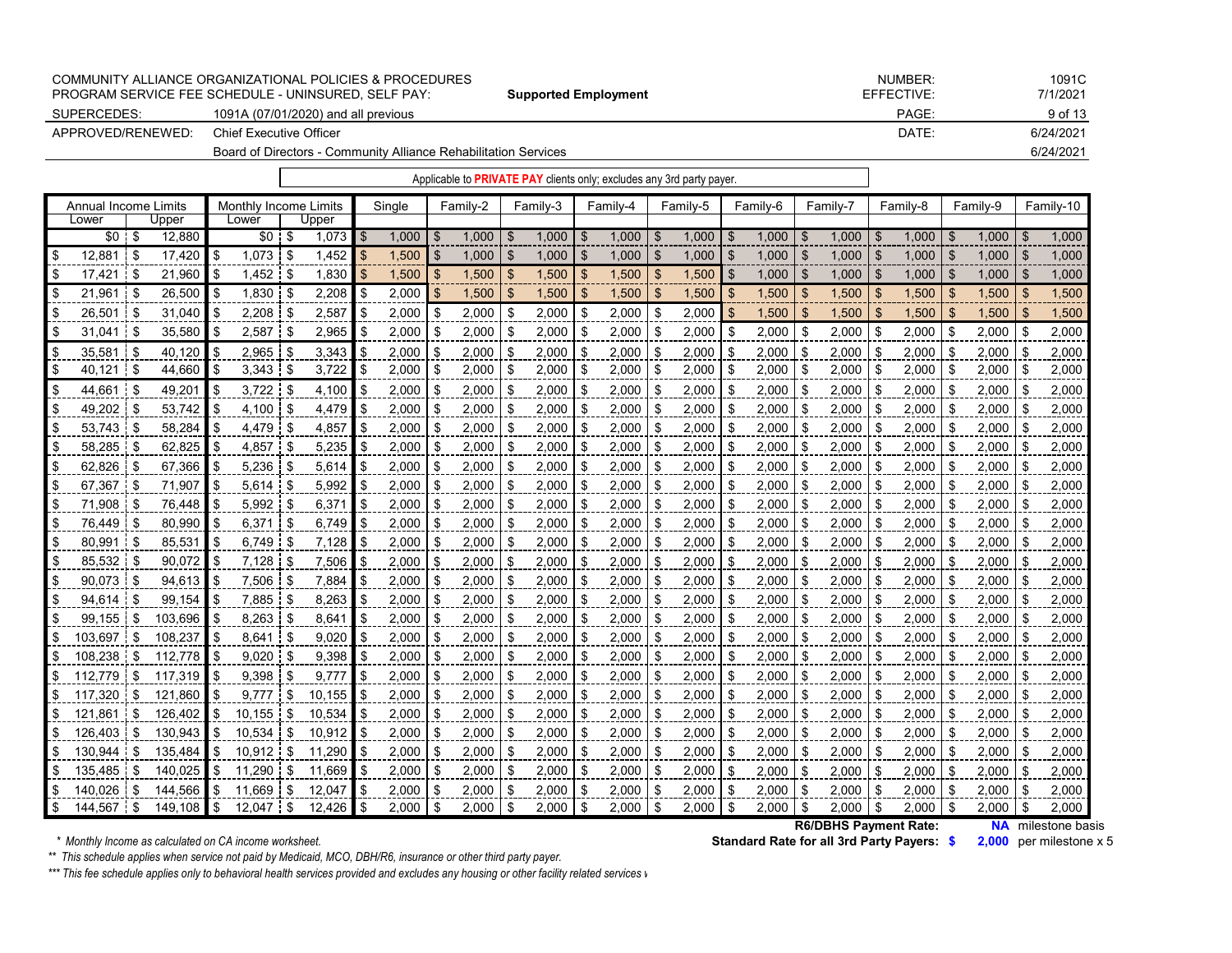|                   | COMMUNITY ALLIANCE ORGANIZATIONAL POLICIES & PROCEDURES<br>PROGRAM SERVICE FEE SCHEDULE - UNINSURED. SELF PAY: | Peer Support | NUMBER:<br>EFFECTIVE: | 1091C<br>7/1/2021 |
|-------------------|----------------------------------------------------------------------------------------------------------------|--------------|-----------------------|-------------------|
| SUPERCEDES:       | 1091A (07/01/2020) and all previous                                                                            |              | PAGE:                 | 10 of 13          |
| APPROVED/RENEWED: | Chief Executive Officer                                                                                        |              | DATE:                 | 6/24/2021         |
|                   | Board of Directors - Community Alliance Rehabilitation Services                                                |              | 6/24/2021             |                   |

|                             |    | Applicable to PRIVATE PAY clients only; excludes any 3rd party payer. Note: Peer Support must be provided in conjunction with another behavioral health service; it may not be provided as a stand-alone service. |                    |                       |      |              |      |        |                |          |                |          |                |          |                |          |                |          |                           |          |                           |                  |                |          |     |           |
|-----------------------------|----|-------------------------------------------------------------------------------------------------------------------------------------------------------------------------------------------------------------------|--------------------|-----------------------|------|--------------|------|--------|----------------|----------|----------------|----------|----------------|----------|----------------|----------|----------------|----------|---------------------------|----------|---------------------------|------------------|----------------|----------|-----|-----------|
| <b>Annual Income Limits</b> |    |                                                                                                                                                                                                                   |                    | Monthly Income Limits |      |              |      | Single |                | Family-2 |                | Family-3 |                | Family-4 |                | Family-5 |                | Family-6 |                           | Family-7 |                           | Family-8         |                | Family-9 |     | Family-10 |
| Lower                       |    | Upper                                                                                                                                                                                                             |                    | Lower                 |      | Upper        |      |        |                |          |                |          |                |          |                |          |                |          |                           |          |                           |                  |                |          |     |           |
| $$0 \tS$                    |    | 12,880                                                                                                                                                                                                            |                    | $$0 \tS$              |      | $1,073$ \$   |      | 175    | $\mathfrak{L}$ | 175      | l \$           | 175S     |                | 175      | \$             | 175      | $\mathfrak{L}$ | 175      | $\mathfrak{S}$            | 175      | \$                        | $175$ \$         |                | 175      | -\$ | 175       |
| \$<br>12,881                | \$ | 17,420                                                                                                                                                                                                            | l \$               | $1,073$ \$            |      | $1,452$   \$ |      | 263    | $\mathfrak{S}$ | 175      | $\sqrt[6]{3}$  | 175      | \$             | 175      | $\mathfrak{S}$ | 175      | $\mathfrak{S}$ | 175      | \$                        | 175      | \$                        | 175              | $\mathsf{\$}$  | 175      | \$  | 175       |
| \$<br>17,421                | S  | 21,960                                                                                                                                                                                                            | \$                 | $1,452$ \$            |      | 1,830        |      | 263    | \$             | 263      | $\mathfrak{F}$ | 263      | $\sqrt[6]{3}$  | 263      | \$             | 263      | $\mathfrak{S}$ | 175      | \$                        | 175      | \$                        | 175              | \$             | 175      | \$  | 175       |
| \$<br>21,961                | S  | 26,500                                                                                                                                                                                                            | l \$               | $1,830$ \$            |      | 2,208        | \$   | 280    | \$             | 263      | $\mathfrak{S}$ | 263      | $\mathfrak{L}$ | 263      | $\mathfrak{L}$ | 263      | $\mathfrak{L}$ | 263      | $\boldsymbol{\mathsf{S}}$ | 263      | $\mathfrak{S}$            | 263              | $\mathfrak{s}$ | 263      | -\$ | 263       |
| \$<br>26,501                | \$ | 31,040                                                                                                                                                                                                            | <b>S</b>           | 2,208                 | \$   | 2,587        | \$   | 280    | \$             | 280      | \$             | 280      | \$             | 280      | \$             | 280      | $\mathfrak{S}$ | 263      | \$                        | 263      | $\boldsymbol{\mathsf{s}}$ | 263              | $\mathfrak{s}$ | 263      | \$  | 263       |
| \$<br>31,041                | £  | 35,580                                                                                                                                                                                                            | \$                 | 2,587                 | \$   | 2,965        | \$   | 280    | \$             | 280      | \$             | 280      | \$             | 280      | \$             | 280      | \$             | 280      | \$                        | 280      | \$                        | 280              | \$             | 280      | \$  | 280       |
| \$<br>35,581                | \$ | 40,120                                                                                                                                                                                                            | <b>S</b>           | $2,965$ \$            |      | 3,343        |      | 280    | \$             | 280      | \$             | 280      | \$             | 280      | \$             | 280      | \$             | 280      | \$                        | 280      | \$                        | 280              | \$             | 280      | \$  | 280       |
| \$<br>40,121                | \$ | 44,660                                                                                                                                                                                                            | \$                 | $3,343$ \$            |      | 3,722        |      | 280    | \$             | 280      | \$             | 280      | \$             | 280      | \$             | 280      | \$             | 280      | \$                        | 280      | -\$                       | 280              | \$             | 280      | \$  | 280       |
| \$<br>44,661                | S  | 49,201                                                                                                                                                                                                            | <b>S</b>           | $3,722$ \$            |      | 4,100        |      | 280    | \$             | 280      | \$             | 280      | \$             | 280      | \$             | 280      | \$             | 280      | \$                        | 280      | \$                        | 280              | \$             | 280      | \$  | 280       |
| \$<br>49,202                | £. | 53,742                                                                                                                                                                                                            | <b>S</b>           | 4,100                 | - \$ | 4,479        |      | 280    | \$             | 280      | \$             | 280      | \$             | 280      | \$             | 280      | \$             | 280      | \$                        | 280      | \$                        | 280              | \$             | 280      | \$  | 280       |
| \$<br>53,743                | \$ | 58,284                                                                                                                                                                                                            | \$                 | 4,479 \$              |      | 4,857        | \$   | 280    | \$             | 280      | \$             | 280      | \$             | 280      | \$             | 280      | \$             | 280      | \$                        | 280      | \$                        | 280              | \$             | 280      | \$  | 280       |
| \$<br>58,285                |    | 62,825                                                                                                                                                                                                            | <b>\$</b>          | 4,857                 | \$   | 5,235        | \$   | 280    | \$             | 280      | \$             | 280      | \$             | 280      | \$             | 280      | \$             | 280      | \$                        | 280      | \$                        | 280              | \$             | 280      | \$  | 280       |
| \$<br>62,826                |    | 67,366                                                                                                                                                                                                            | <b>S</b>           | $5,236$ \$            |      | 5,614        | \$.  | 280    | \$             | 280      | \$             | 280      | \$             | 280      | \$             | 280      | \$             | 280      | \$                        | 280      | \$                        | 280              | \$             | 280      | \$  | 280       |
| \$<br>67,367                |    | 71,907                                                                                                                                                                                                            | l \$               | $5,614$ \$            |      | 5,992        |      | 280    | \$             | 280      | \$             | 280      | \$             | 280      | \$             | 280      | \$             | 280      | \$                        | 280      | \$                        | 280              | \$             | 280      | \$  | 280       |
| \$<br>71,908                | S  | 76,448                                                                                                                                                                                                            | l \$               | $5,992$ \$            |      | 6,371        |      | 280    | \$             | 280      | \$             | 280      | \$             | 280      | \$             | 280      | \$             | 280      | \$                        | 280      | \$                        | 280              | \$             | 280      | \$  | 280       |
| \$<br>76,449                | ደ  | 80,990                                                                                                                                                                                                            | -\$                | 6,371                 | \$   | 6,749        |      | 280    | \$             | 280      | \$             | 280      | \$             | 280      | \$             | 280      | \$             | 280      | \$                        | 280      | \$                        | 280              | \$             | 280      | \$  | 280       |
| \$<br>80,991                | \$ | 85,531                                                                                                                                                                                                            | <b>\$</b>          | $6,749$ \$            |      | 7,128        |      | 280    | \$             | 280      | \$             | 280      | \$             | 280      | \$             | 280      | \$             | 280      | \$                        | 280      | \$                        | 280              | \$             | 280      | \$  | 280       |
| \$<br>85,532                |    | 90,072                                                                                                                                                                                                            | <b>S</b>           | 7,128                 | -\$  | 7,506        |      | 280    | \$             | 280      | \$             | 280      | \$             | 280      | \$             | 280      | \$             | 280      | \$                        | 280      | \$                        | 280              | \$             | 280      | \$  | 280       |
| \$<br>90,073                | \$ | $94,613$ \$                                                                                                                                                                                                       |                    | $7,506$ \$            |      | 7,884        | ደ    | 280    | \$             | 280      | \$             | 280      | $\frac{1}{2}$  | 280      | \$             | 280      | \$             | 280      | \$                        | 280      | -\$                       | 280              | \$             | 280      | \$  | 280       |
| \$<br>94,614                | \$ | 99,154                                                                                                                                                                                                            | -\$                | 7,885                 | \$   | 8,263        |      | 280    | \$             | 280      | \$             | 280      | \$             | 280      | \$             | 280      | \$             | 280      | \$                        | 280      | \$                        | 280              | \$             | 280      | \$  | 280       |
| \$<br>99,155                | \$ | 103,696                                                                                                                                                                                                           | ا \$               | 8,263                 | \$   | 8,641        |      | 280    | \$             | 280      | \$             | 280      | \$             | 280      | \$             | 280      | \$             | 280      | \$                        | 280      | \$                        | 280              | \$             | 280      | -\$ | 280       |
| \$<br>103,697               | \$ | 108,237                                                                                                                                                                                                           | <b>\$</b>          | 8,641                 | - \$ | 9,020        |      | 280    | \$             | 280      | \$             | 280      | \$             | 280      | \$             | 280      | \$             | 280      | \$                        | 280      | \$                        | 280              | \$             | 280      | -\$ | 280       |
| \$<br>108,238               | £  | 112,778                                                                                                                                                                                                           | l \$               | $9,020$ \$            |      | 9,398        |      | 280    | \$             | 280      | \$             | 280      | \$             | 280      | \$             | 280      | \$             | 280      | \$                        | 280      | -\$                       | 280              | ß.             | 280      | \$  | 280       |
| \$<br>112,779               | \$ | 117,319                                                                                                                                                                                                           | l \$               | 9,398                 | -\$  | 9,777        | \$.  | 350    | \$             | 350      | \$             | 350      | \$             | 350      | \$             | 350      | \$             | 350      | \$                        | 350      | -\$                       | 350              | \$             | 350      | \$  | 350       |
| 117,320                     | \$ | 121,860                                                                                                                                                                                                           | \$                 | 9.777                 | \$   | 10.155       |      | 350    | \$             | 350      | \$             | 350      | \$             | 350      | \$             | 350      | \$             | 350      | \$                        | 350      | \$                        | 350              | \$             | 350      | \$  | 350       |
| 121,861                     | \$ | 126,402                                                                                                                                                                                                           | l \$               | 10,155                | \$   | 10.534       |      | 350    | \$             | 350      | \$             | 350      | \$             | 350      | \$             | 350      | \$             | 350      | \$                        | 350      | -\$                       | 350              | \$             | 350      | \$  | 350       |
| \$<br>126.403               | \$ | 130.943                                                                                                                                                                                                           | l \$               | 10.534                | \$   | 10.912       |      | 350    | \$             | 350      | \$             | 350      | \$             | 350      | \$             | 350      | \$             | 350      | \$                        | 350      | \$                        | 350              | \$             | 350      | -\$ | 350       |
| \$<br>130.944               | \$ | 135,484                                                                                                                                                                                                           | $\mathbf{\hat{s}}$ | 10.912                | \$   | 11,290       |      | 350    | \$             | 350      | \$             | 350      | \$             | 350      | \$             | 350      | \$             | 350      | \$                        | 350      | -\$                       | 350              | \$             | 350      | \$  | 350       |
| \$<br>135,485               | \$ | 140,025                                                                                                                                                                                                           | <b>S</b>           | 11,290                | \$   | 11,669       |      | 350    | \$             | 350      | \$             | 350      | \$             | 350      | \$             | 350      | \$             | 350      | \$                        | 350      | \$                        | 350              | \$             | 350      | \$  | 350       |
| 140,026                     | \$ | 144,566                                                                                                                                                                                                           | \$                 | 11,669                | \$   | 12,047       |      | 350    | \$             | 350      | \$             | 350      | \$             | 350      | \$             | 350      | \$             | 350      | \$                        | 350      | \$                        | 350              | \$             | 350      | -\$ | 350       |
| \$<br>144.567               | \$ | $149,108$ \$                                                                                                                                                                                                      |                    | $12.047$ \$           |      | 12.426       | l \$ | 350    | \$             | 350      | \$             | 350      | <b>S</b>       | 350      | \$             | 350      | -\$            | 350      | \$                        | 350      | -\$                       | 350 <sup>8</sup> |                | 350      | -\$ | 350       |

**\$ 49.28** hour  **R6/DBHS Payment Rate:**

**Standard Rate for all 3rd Party Payers: \$ 350.00** month (ind & group)

*\*\* This schedule applies when service not paid by Medicaid, MCO, DBH/R6, insurance or other third party payer.*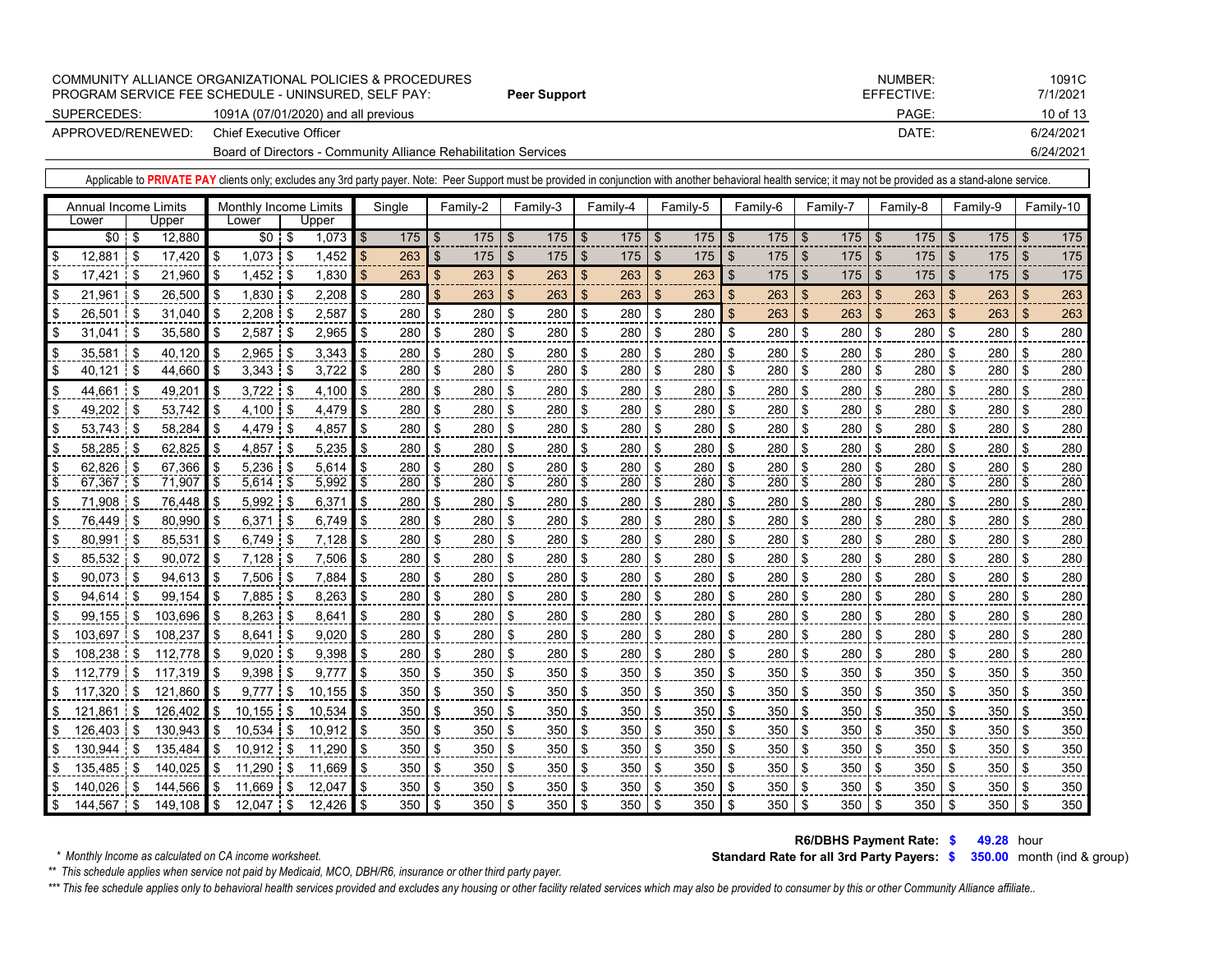|                   | COMMUNITY ALLIANCE ORGANIZATIONAL POLICIES & PROCEDURES<br>PROGRAM SERVICE FEE SCHEDULE - UNINSURED. SELF PAY: | <b>Peer Run Crisis Diversion</b> | NUMBER:<br>EFFECTIVE: | 1091C<br>7/1/2021 |
|-------------------|----------------------------------------------------------------------------------------------------------------|----------------------------------|-----------------------|-------------------|
| SUPERCEDES:       | 1091A (07/01/2020) and all previous                                                                            |                                  | PAGE:                 | 11 of 13          |
| APPROVED/RENEWED: | Chief Executive Officer                                                                                        |                                  | DATE:                 | 6/24/2021         |
|                   | Board of Directors - Community Alliance Rehabilitation Services                                                |                                  |                       | 6/24/2021         |
|                   |                                                                                                                |                                  |                       |                   |

| Annual Income Limits             | Monthly Income Limits          | Single | Family-2 | Family-3       | Family-4 | Family-5 | Family-6 | Family-7 | Family-8 | Family-9 | Family-10 |
|----------------------------------|--------------------------------|--------|----------|----------------|----------|----------|----------|----------|----------|----------|-----------|
| Upper<br>Lower                   | Upper<br>Lower                 |        |          |                |          |          |          |          |          |          |           |
| $$0 \t$$<br>12,880               | $$0$ \$<br>$1,073$ \$          |        | \$       | \$             | \$       | \$       | \$       | \$       | \$       | \$       | \$        |
| $12,881$ \$<br>$17,420$ \$       | $1,073$ \$<br>1,452            | \$     | \$       | \$             | \$       | \$       | \$       | \$       | \$       | \$       | \$        |
| 17,421<br>21,960<br>l \$         | $1,452$ \$<br>1,830<br>l \$    | \$.    | \$       | $\mathfrak{L}$ | \$       | \$       | \$       | \$       | ß.       | ß.       | \$        |
| 26,500<br>21,961<br>l S          | $1,830$ \$<br>2,208<br>l \$    |        | \$       | \$             | \$       | \$       | \$       | \$       | \$       | \$       | \$        |
| 26,501 \$<br>31,040              | $2,208$ \$<br>2,587<br>l \$    |        | \$       | \$             | \$       | \$       | \$       | \$       | \$       | £.       | \$        |
| 31,041<br>35,580<br>l S          | $2,587$ \$<br>2,965<br>l \$    |        | \$       | \$             | \$       | \$       | \$       | \$       | \$       | \$       | \$        |
| 40,120<br>35,581<br>- \$         | $2,965$ \$<br>3,343<br>ا \$    |        | \$       | \$             | \$       | \$       | \$       | \$       | \$       |          | \$        |
| $40,121$ \$<br>44,660            | $3,343$ \$<br>l \$<br>3,722    |        | \$       | \$             | \$       | \$       | \$       | \$       | \$       | \$       | \$        |
| 49,201<br>44,661 \$              | $3,722$ \$<br>4,100<br>ا \$    | \$     | \$       | \$             | \$       | \$       | \$       | \$       | \$       | \$       | \$        |
| 49,202 \$<br>53,742              | 4,479<br>4,100 \$<br>l \$      |        | \$       | \$             | \$       | \$       | \$       | S        | \$       |          | \$        |
| 53,743 \$<br>58,284              | 4,479 \$<br>l \$<br>4,857      |        | \$       | \$             | \$       | \$       | \$       | \$       | \$       | \$       | \$        |
| 62,825<br>58,285 \$              | $4,857$ \$<br>l \$<br>5,235    |        | \$       | \$             | \$       | \$       | \$       | \$       | S        | S        | \$        |
| 62,826 \$<br>67,366              | $5,236$ \$<br>5,614<br>ا \$    | ድ      | \$       | \$             | \$       | \$       | \$       | \$       | \$       | \$       | \$        |
| 67,367<br>71,907<br>- \$         | $5,614$ \$<br>5,992<br>l \$    |        | \$       | \$             | \$       | \$       | \$       | \$       | \$       | \$       | \$        |
| 71,908<br>76,448<br>- \$         | 5,992 \$<br>6,371<br>ا \$      |        | \$       | \$             | \$       | \$       | \$       | \$       | \$       | ß.       | \$        |
| 76,449 \$<br>80,990              | $6,371$ \$<br>6,749<br>ا \$    | \$     | \$       | \$             | \$       | \$       | \$       | \$       | \$       | \$       | \$        |
| 80,991<br>85,531<br>1 S          | $6,749$ \$<br>7,128            |        | \$       | \$             | \$       | \$       | \$       | \$       | \$       |          | \$        |
| 90,072<br>85,532<br>- \$         | $7,128$ \$<br>l \$<br>7,506    | \$     | \$       | \$             | \$       | \$       | \$       | \$       | \$       | \$       | \$        |
| 90,073 \$<br>94,613              | $7,506$ \$<br>l \$<br>7,884    |        | \$       | \$             | \$       | \$       | \$       | \$       | \$       | S        | \$        |
| 94,614 \$<br>99,154              | 7,885 \$<br>8,263<br>ا \$      | \$.    | \$       | \$             | \$       | \$       | \$       | \$       | \$       | \$       | \$        |
| 103,696<br>$99,155$ \$           | $8,263$ \$<br>8,641<br>ا \$    |        | \$       | \$             | \$       | \$       | \$       | \$       | \$       | \$       | \$        |
| 103,697 \$<br>108,237            | $8,641$ \ \$<br>9,020<br>l \$  |        | \$       | \$             | \$       | \$       | \$       | \$       | \$       | \$       | \$        |
| 112,778<br>108,238 \$            | $9,020$ \$<br>9,398<br>l \$    | \$     | \$       | \$             | \$       | \$       | \$       | \$       | \$       | \$       | \$        |
| 117,319<br>112,779<br>\$         | 9,398<br>9,777<br>-\$<br>£.    |        | \$       | \$             | \$       |          | \$       | \$       | \$       |          | \$        |
| 117,320<br>121,860<br>\$         | $9,777$ \$<br>ا \$<br>10,155   | \$     | \$       | \$             | \$       | \$       | \$       | \$       | \$       | \$       | \$        |
| 126,402<br>121,861<br>i \$<br>\$ | $10,155$ \$<br>ا \$<br>10,534  |        | \$       | \$             | \$       | \$       | \$       | \$       | \$       | \$       | \$        |
| 126,403<br>130,943<br>\$<br>\$   | 10,534 \$<br>10,912<br>ا \$    | \$     | \$       | \$             | \$       | \$       | \$       | \$       | \$       | \$       | \$        |
| 135,484<br>130,944<br>\$         | $10,912$ \$<br>11,290<br>l \$  |        | \$       | \$             | \$       | \$       | \$       | \$       | \$       | \$       | \$        |
| 135,485 \$<br>140,025            | 11,290 \$<br>11,669            |        | \$       | \$             | \$       | \$       | \$       | \$       | \$       | ß.       | \$        |
| 144,566<br>140,026<br>\$         | 11,669<br>12,047<br>l \$<br>\$ | £.     | \$       | \$             | \$       | \$       | \$       | \$       | \$       | \$       | \$        |
| 144,567 \$<br>$149,108$ \$<br>\$ | $12,047$ \$<br>12,426          | l \$   | \$       | \$             | \$       | \$       | \$       | \$       | \$       | \$       | \$        |

 $*$  Monthly Income as calculated on CA income worksheet.

**R6/DBHS Payment Rate: \$** - NA<br>**Standard Rate for all 3rd Party Payers: \$** - NA **\$ -** NA  **R6/DBHS Payment Rate:**

*\*\* This schedule applies when service not paid by Medicaid, MCO, DBH/R6, insurance or other third party payer.*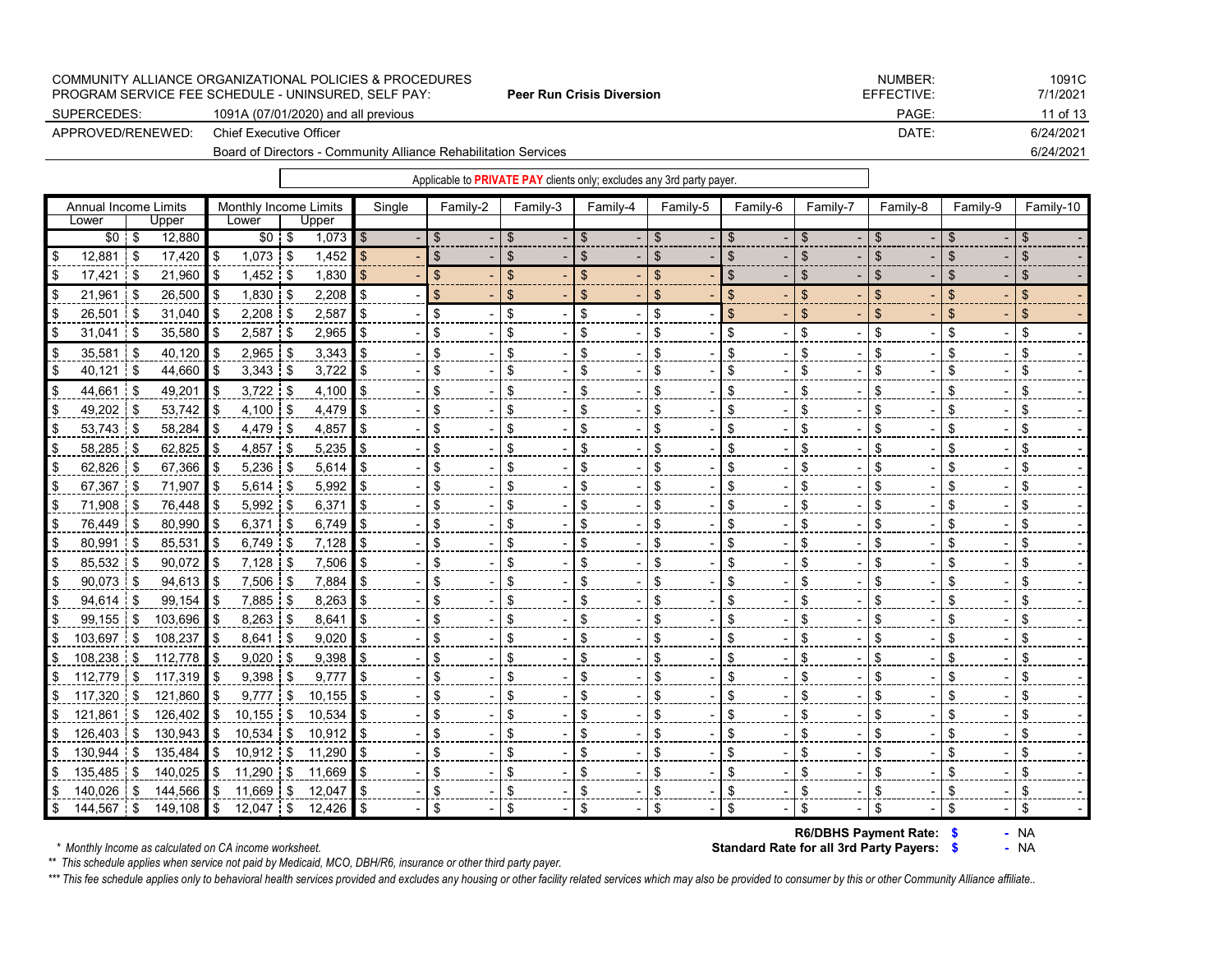|                   | COMMUNITY ALLIANCE ORGANIZATIONAL POLICIES & PROCEDURES<br><b>PROGRAM SERVICE FEE SCHEDULE - UNINSURED. SELF PAY:</b> | <b>Homeless Transition Services</b> | NUMBER:<br>EFFECTIVE: | 1091C<br>7/1/2021 |
|-------------------|-----------------------------------------------------------------------------------------------------------------------|-------------------------------------|-----------------------|-------------------|
|                   |                                                                                                                       |                                     |                       |                   |
| SUPERCEDES:       | 1091A (07/01/2020) and all previous                                                                                   |                                     | PAGE:                 | 12 of 13          |
| APPROVED/RENEWED: | Chief Executive Officer                                                                                               |                                     | DATE:                 | 6/24/2021         |
|                   |                                                                                                                       | 6/24/2021                           |                       |                   |

|                               |      |            |     |                                |              |                    |        |      | Applicable to PRIVATE PAY clients only; excludes any 3rd party payer. |                |          |     |          |                |          |                |          |    |          |     |          |      |          |                |           |
|-------------------------------|------|------------|-----|--------------------------------|--------------|--------------------|--------|------|-----------------------------------------------------------------------|----------------|----------|-----|----------|----------------|----------|----------------|----------|----|----------|-----|----------|------|----------|----------------|-----------|
| Annual Income Limits<br>Lower |      | Upper      |     | Monthly Income Limits<br>Lower | Upper        |                    | Single |      | Family-2                                                              |                | Family-3 |     | Family-4 |                | Family-5 |                | Family-6 |    | Family-7 |     | Family-8 |      | Family-9 |                | Family-10 |
| $$0$ \ \$                     |      | 12,880     |     | $$0$ \$                        | $1,073$ \$   |                    | 154    | - \$ | $154$ \$                                                              |                |          |     |          |                | $154$ \$ |                |          |    |          |     | 154      | - \$ | 154      | $\mathfrak{L}$ | 154       |
| 12.881                        | \$   | 17.420     | \$  | 1,073                          | \$<br>1,452  | $\mathbf{\hat{s}}$ | 231    | \$   | 154                                                                   | \$             | 154      | \$  | 154      | $\mathfrak{S}$ | 154      | $\mathfrak{F}$ | 154      | \$ | 154      | \$  | 154      | \$   | 154      | $\mathfrak{S}$ | 154       |
| 17,421                        | \$   | 21,960     | \$  | 1,452                          | \$<br>1,830  | \$                 | 231    | \$   | 231                                                                   | $\mathfrak{F}$ | 231      | \$  | 231      | \$             | 231      | $\mathfrak{F}$ | 154      | \$ | 154      | \$  | 154      | \$   | 154      | \$             | 154       |
| 21.961                        | \$   | 26.500     | \$  | 1.830                          | \$<br>2,208  | \$                 | 308    | \$   | 231                                                                   | \$             | 231      | \$  | 231      | \$             | 231      | \$             | 231      | \$ | 231      | \$  | 231      | -\$  | 231      | \$             | 231       |
| 26,501                        | \$   | 31,040     | \$. | 2,208                          | \$<br>2,587  | \$                 | 308    | \$   | 308                                                                   | \$             | 308      | -\$ | 308      | \$             | 308      | $\mathbf{\$}$  | 231      | \$ | 231      | \$  | 231      | \$   | 231      | \$             | 231       |
| 31,041                        | 1\$  | 35,580     | -\$ | 2,587                          | \$<br>2,965  | \$                 | 308    | \$   | 308                                                                   | \$             | 308      | \$  | 308      | \$             | 308      | \$             | 308      | \$ | 308      | \$  | 308      | \$   | 308      | \$             | 308       |
| 35.581                        | l \$ | 40,120     | \$  | 2.965                          | \$<br>3,343  | \$                 | 308    | \$   | 308                                                                   | \$             | 308      | \$  | 308      | \$             | 308      | \$             | 308      | \$ | 308      | \$  | 308      | -\$  | 308      | \$             | 308       |
| 40,121                        | ∣\$  | 44,660     | -\$ | 3,343                          | \$<br>3,722  | \$                 | 308    | -\$  | 308                                                                   | \$             | 308      | \$  | 308      | \$             | 308      | \$             | 308      | \$ | 308      | \$  | 308      | -\$  | 308      | \$             | 308       |
| 44,661                        | \$   | 49,201     |     | 3,722                          | \$<br>4,100  | \$                 | 308    | \$   | 308                                                                   | \$             | 308      | \$  | 308      | \$             | 308      | \$             | 308      | \$ | 308      | \$  | 308      | \$   | 308      | \$             | 308       |
| 49,202                        | \$   | 53,742     |     | 4,100                          | \$<br>4,479  | \$                 | 308    | \$   | 308                                                                   | \$             | 308      | \$  | 308      | \$             | 308      | \$             | 308      | S  | 308      | \$  | 308      | \$   | 308      | \$             | 308       |
| 53,743                        | \$   | 58,284     | \$  | 4,479                          | \$<br>4,857  | \$                 | 308    | \$   | 308                                                                   | \$             | 308      | \$  | 308      | \$             | 308      | \$             | 308      | \$ | 308      | \$  | 308      | \$   | 308      | \$             | 308       |
| 58,285                        | \$   | 62,825     | \$  | 4,857                          | \$<br>5,235  | \$                 | 308    | \$   | 308                                                                   | \$             | 308      | \$  | 308      | \$             | 308      | \$             | 308      | \$ | 308      | \$  | 308      | \$   | 308      | \$             | 308       |
| 62,826                        | \$   | 67,366     |     | 5,236                          | \$<br>5,614  | \$                 | 308    | \$   | 308                                                                   | \$             | 308      | \$  | 308      | \$             | 308      | \$             | 308      | \$ | 308      | \$  | 308      | \$   | 308      | \$             | 308       |
| 67,367                        | \$   | 71,907     |     | 5,614                          | \$<br>5,992  | \$                 | 308    | -\$  | 308                                                                   | \$             | 308      | \$  | 308      | \$             | 308      | \$             | 308      | \$ | 308      | \$  | 308      | -\$  | 308      | \$             | 308       |
| 71,908                        | \$   | 76,448     |     | 5,992                          | \$<br>6,371  | \$                 | 308    | \$   | 308                                                                   | \$             | 308      | -\$ | 308      | \$             | 308      | \$             | 308      | \$ | 308      | \$  | 308      | \$   | 308      | \$             | 308       |
| 76,449                        | \$   | 80,990     | \$  | 6,371                          | \$<br>6,749  | \$                 | 308    | -\$  | 308                                                                   | \$             | 308      | -\$ | 308      | \$             | 308      | \$             | 308      | \$ | 308      | \$  | 308      | \$   | 308      | \$             | 308       |
| 80,991                        | \$   | 85,531     |     | 6,749                          | \$<br>7,128  | \$                 | 308    | \$   | 308                                                                   | \$             | 308      | \$  | 308      | \$             | 308      | \$             | 308      | \$ | 308      | \$  | 308      | \$   | 308      | \$             | 308       |
| 85,532                        | \$   | 90.072     | \$  | 7,128                          | \$<br>7,506  | \$                 | 308    | \$   | 308                                                                   | \$             | 308      | \$  | 308      | \$             | 308      | \$             | 308      | \$ | 308      | \$  | 308      | \$   | 308      | \$             | 308       |
| 90,073                        | \$   | 94,613     | \$  | 7,506                          | \$<br>7,884  | \$                 | 308    | \$   | 308                                                                   | \$             | 308      | \$  | 308      | \$             | 308      | \$             | 308      | \$ | 308      | \$  | 308      | \$   | 308      | \$             | 308       |
| 94,614                        | \$   | 99.154     | \$  | 7,885                          | \$<br>8,263  | \$                 | 308    | \$   | 308                                                                   | \$             | 308      | \$  | 308      | \$             | 308      | \$             | 308      | \$ | 308      | \$  | 308      | \$   | 308      | \$             | 308       |
| 99.155                        | \$   | 103.696    |     | 8.263                          | \$<br>8,641  | \$                 | 308    | \$   | 308                                                                   | \$             | 308      | \$  | 308      | \$             | 308      | \$             | 308      | \$ | 308      | \$  | 308      | \$   | 308      | \$             | 308       |
| 103,697                       | \$   | 108,237    | \$  | 8,641                          | \$<br>9,020  | \$                 | 308    | \$   | 308                                                                   | \$             | 308      | \$  | 308      | \$             | 308      | \$             | 308      | \$ | 308      | \$  | 308      | \$   | 308      | \$             | 308       |
| 108,238                       | \$   | 112,778    | \$  | 9,020                          | \$<br>9,398  | \$                 | 308    | \$   | 308                                                                   | \$             | 308      | \$  | 308      | \$             | 308      | \$             | 308      | \$ | 308      | \$  | 308      | -\$  | 308      | \$             | 308       |
| 112,779                       | \$   | 117,319    |     | 9,398                          | \$<br>9,777  | \$                 | 500    | \$   | 500                                                                   | \$             | 500      | \$  | 500      | \$             | 500      | \$             | 500      | \$ | 500      | \$  | 500      | \$   | 500      | \$             | 500       |
| 117,320                       | \$   | 121,860    | \$  | 9,777                          | \$<br>10,155 | \$                 | 500    | \$   | 500                                                                   | \$             | 500      | \$  | 500      | \$             | 500      | \$             | 500      | \$ | 500      | \$  | 500      | \$   | 500      | \$             | 500       |
| 121,861                       | \$   | 126,402    | \$  | 10,155                         | \$<br>10,534 |                    | 500    | \$   | 500                                                                   | \$             | 500      | \$  | 500      | \$             | 500      | \$             | 500      | \$ | 500      | \$  | 500      | \$   | 500      | \$             | 500       |
| 126,403                       | \$   | 130,943    | \$  | 10,534                         | \$<br>10,912 | \$                 | 500    | \$   | 500                                                                   | \$             | 500      | \$  | 500      | \$             | 500      | \$             | 500      | \$ | 500      | \$  | 500      | \$   | 500      | \$             | 500       |
| 130,944                       | \$   | 135,484    |     | 10,912                         | \$<br>11,290 | \$                 | 500    | -\$  | 500                                                                   | \$             | 500      | \$  | 500      | \$             | 500      | \$             | 500      | \$ | 500      | \$  | 500      | -\$  | 500      | \$             | 500       |
| 135,485                       | \$   | 140,025    | \$  | 11,290                         | \$<br>11,669 | \$                 | 500    | \$   | 500                                                                   | \$             | 500      | \$  | 500      | \$             | 500      | \$             | 500      | \$ | 500      | \$  | 500      | \$   | 500      | \$             | 500       |
| $140.026$ \$                  |      | 144.566 \$ |     | 11.669 l                       | \$<br>12.047 | \$                 | 500    | - \$ | 500 l                                                                 | \$             | $500$ \$ |     | 500      | - \$           | 500      | \$             | 500 \$   |    | 500      | -\$ | 500      | -\$  | 500 l    | <sup>\$</sup>  | 500       |

**R6/DBHS Payment Rate: \$ 308.31 month** 

**Standard Rate for all 3rd Party Payers: \$ 500.00 month** 

*\*\* This schedule applies when service not paid by Medicaid, MCO, DBH/R6, insurance or other third party payer.*

\*\*\* This fee schedule applies only to behavioral health services provided and excludes any housing or other facility related services which may also be provided to consumer by this or other Community Alliance affiliate..

\$ 144,567 |\$ 149,108 |\$ 12,047 |\$ 12,426 |\$ 500 |\$ 500 |\$ 500 |\$ 500 |\$ 500 |\$ 500 |\$ 500 |\$ 500 |\$ 500 |\$ 500